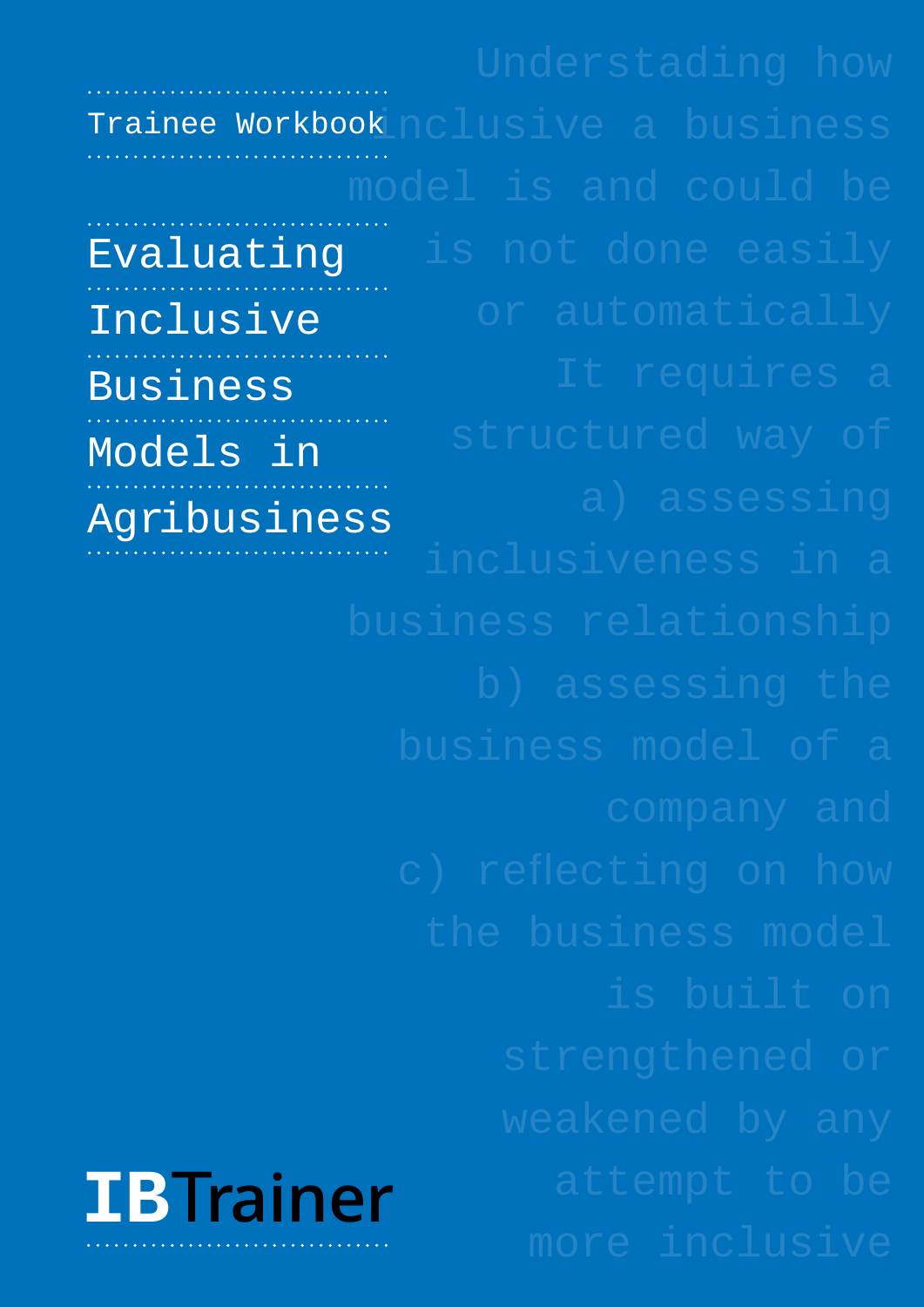## **<sup>2</sup>** Purpose of this manual

Understanding how inclusive a business model is and could be is not done easily or automatically.

- It requires a structured way of:
- a) assessing inclusiveness in a business relationship
- b) assessing the business model of a company, and
- c) reflecting on how the business model is built on, strengthened or weakened by any attempt to be more inclusive.

This workbook is for you as trainee following a workshop related to evaluating inclusive business models. Your trainer will have developed a training structure that includes a number, if not all, of the sessions outlined in this workbook. If all sessions are carried out, you will be following a three day training.

You can use the workbook to:

- fill out exercises as you go along, so you have a
- completed reference piece by the end of your training find relevant detailed material online through links provided
- be reminded of key pieces of information.

You can find all sessions in the workbook online at <www.seasofchange.net/ibtrainer>

#### October 2015

**Innovation**

Monika Sopov with Roger Reuver and Joost Guijt (Centre for Development Innovation, Wageningen UR) This training manual has been developed with the kind financial support of CTA.

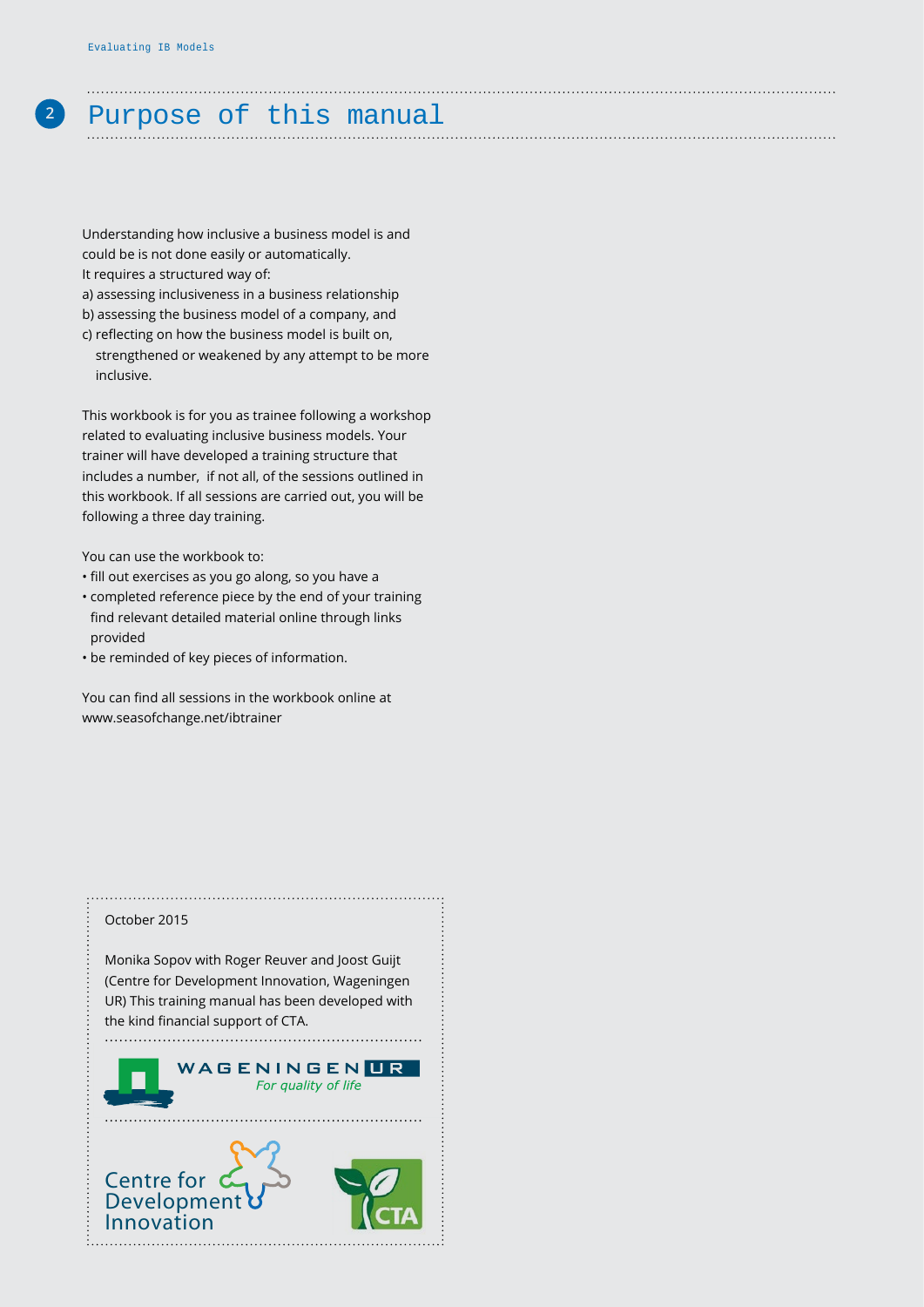| Content |  |
|---------|--|
|         |  |

| Session 1: Inclusive Business Models                                                                                           |    |
|--------------------------------------------------------------------------------------------------------------------------------|----|
| Learning objectives   Topic 1: What are Inclusive Business Models?<br>Task 1   Task 2                                          |    |
| Session 2: LINK Methodology: The New Business Model principles                                                                 | 6  |
| Learning objectives   Topic 2: LINK Methodology   Assignment 1: NBM @ Novos Horizontes<br>Task 3 - Task 6                      |    |
| Session 3: Strategic management and business plans                                                                             |    |
| Learning objectives   Topic 3: Why write a business plan?   Topic 4: Components of business/strategy plans<br>Task 7 - Task 15 |    |
| Session 4: LINK Methodology: value chain mapping                                                                               | 16 |
| Learning objectives   Topic 5: LINK Methodology<br>Task 16   Task 17                                                           |    |
| Session 5: Preparation for company visit                                                                                       | 18 |
| Learning objectives   Topic 7: Guidelines for interviewing<br>Group assignment                                                 |    |
| Session 6: Company visit                                                                                                       | 19 |
| Learning objectives<br>Group assignment                                                                                        |    |
| Session 7: Reflection on company visit in groups                                                                               | 20 |
| Learning objectives<br>Group assignment                                                                                        |    |
| Session 8: Reflection on company visits in plenary session                                                                     | 21 |
| Learning objectives<br>Group assignment                                                                                        |    |
| Session 9: LINK Methodology: Business model canvas                                                                             | 22 |
| Learning objectives   Topic 9: Business model canvas<br>Assignment                                                             |    |
| Session 10: Performance Measurement, Monitoring and Evaluation<br>Learning objectives   Topic 10: Performance Measurement      | 23 |
|                                                                                                                                |    |

 $\overline{3}$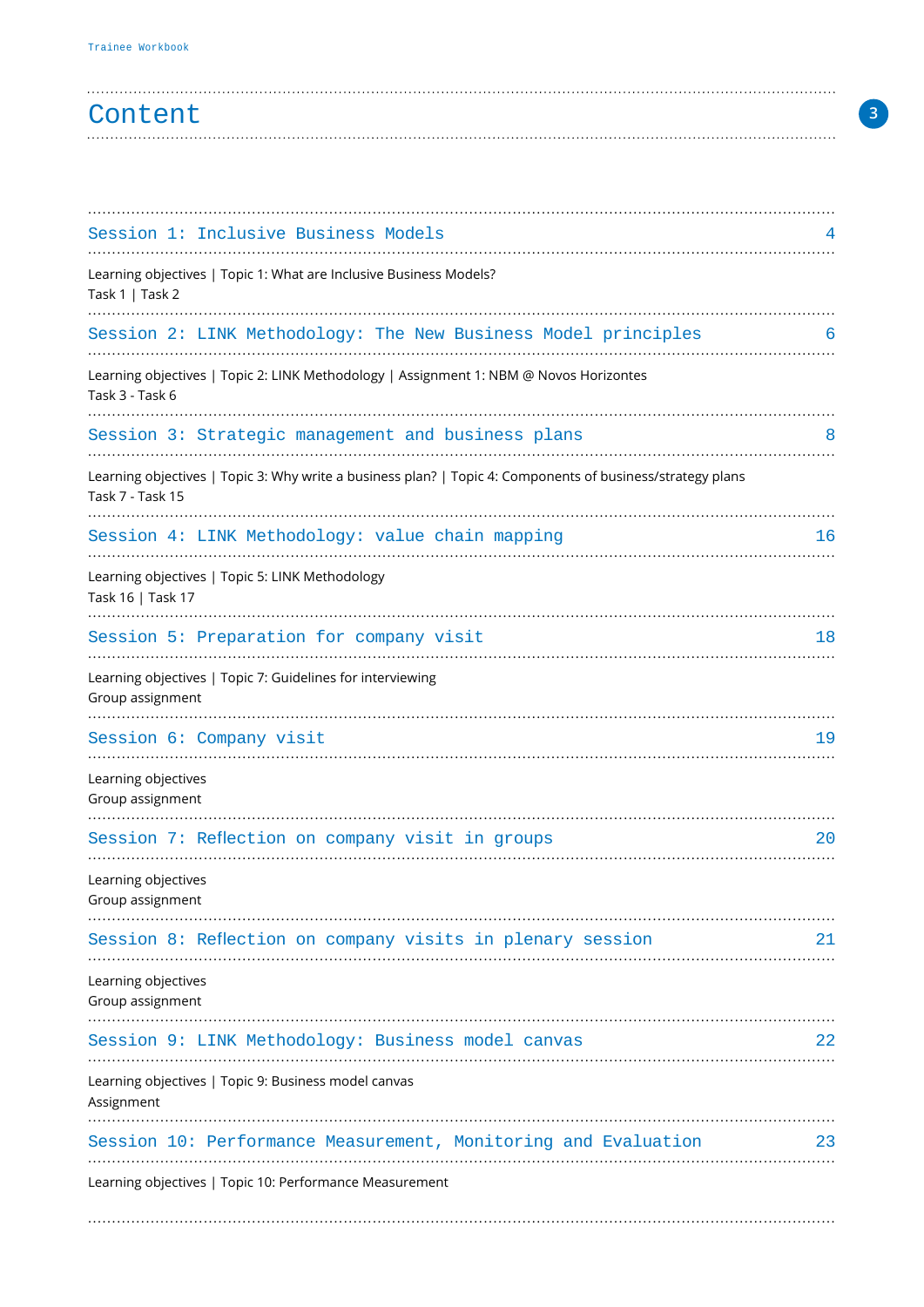## **<sup>4</sup>** Session 1: introduction to Inclusive Business Models

#### **Learning objectives**

By the end of this session, you will be able to:

- define inclusiveness in a business context
- identify key challenges regarding inclusive business models
- apply concepts to your own business context.

#### **Topic 1: What are Inclusive Business Models?**

Inclusive Business Models (IBMs) can benefit the agriculture sector, which is a source of livelihood for an estimated 86% of the worlds rural population (2.5 billion people) and provides employment to 1.3 billion smallholders and landless workers.

A more dynamic and inclusive agriculture sector could dramatically reduce rural poverty, helping countries meet the Sustainability Development Goal. Crosscountry econometric estimates show that overall GDP growth originating in agriculture is, on average, at least twice as effective in benefiting the poorest half of a country's population as the growth generated in non-agricultural sectors.



#### Materials:

• Interview: [Novos Horizontas video](http://tinyurl.com/qansxpp) 

............................................

- [\(http://tinyurl.com/qansxpp\)](http://tinyurl.com/qansxpp) [• Business Case:](http://tinyurl.com/q4ptdzm)  [Novos Horizontas](http://tinyurl.com/q4ptdzm)
- [\(http://tinyurl.com/q4ptdzm\)](http://tinyurl.com/q4ptdzm) • [Research & publications:](http://tinyurl.com/ol7jcz4)  ['Is inclusive business for you?'](http://tinyurl.com/ol7jcz4)
- [Chapter B8 Novos Horizontes,](http://tinyurl.com/ol7jcz4)  [pp. 87–96. \(http://tinyurl.com/](http://tinyurl.com/ol7jcz4) [ol7jcz4\)](http://tinyurl.com/ol7jcz4)
- [Research & publications:](http://tinyurl.com/po9yafl)  ["Insights Series 03: Partnerships](http://tinyurl.com/po9yafl)  [for Inclusive Business](http://tinyurl.com/po9yafl)  [Development", section 1 and 2.](http://tinyurl.com/po9yafl) [\(http://tinyurl.com/po9yafl\)](http://tinyurl.com/po9yafl)



#### The value-chain map enables us to visualise:

- ............................................
- the actors directly involved in the chain
- the roles and functions of these actors and the interconnections between them
- indirect actors and how they support the functioning of the chain
- links, breaches or blockages between the actors
- product flow
- information flow
- price formation
- distribution of benefits
- external influences on the value

chain.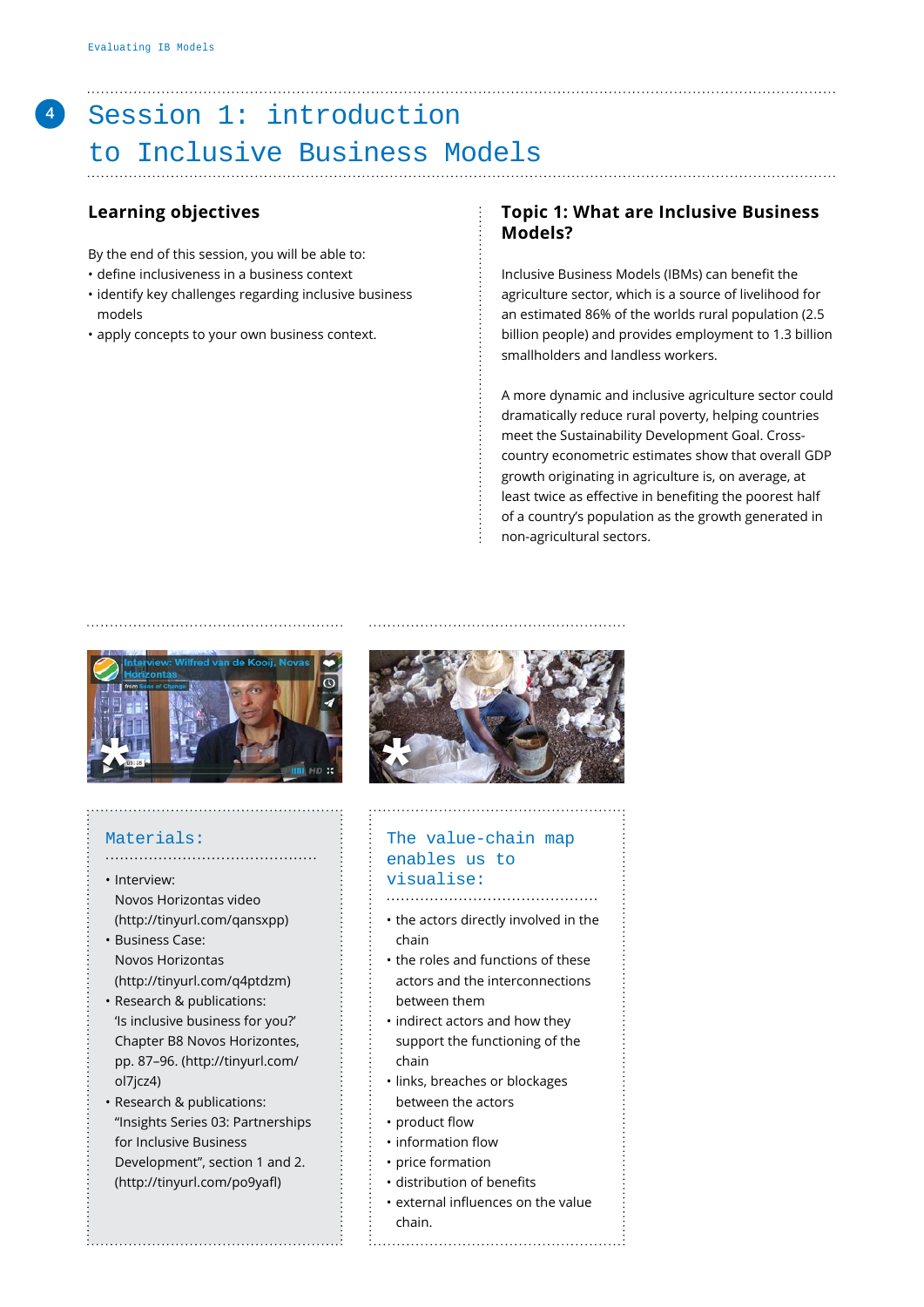| Task 1                                  |  |
|-----------------------------------------|--|
|                                         |  |
|                                         |  |
| Watch the video and                     |  |
|                                         |  |
| read the case study. [links]            |  |
| What are the challenges for IBMs?       |  |
|                                         |  |
| List three things that strike you.      |  |
|                                         |  |
|                                         |  |
|                                         |  |
|                                         |  |
|                                         |  |
|                                         |  |
|                                         |  |
|                                         |  |
|                                         |  |
|                                         |  |
|                                         |  |
|                                         |  |
|                                         |  |
|                                         |  |
|                                         |  |
|                                         |  |
|                                         |  |
|                                         |  |
|                                         |  |
|                                         |  |
|                                         |  |
|                                         |  |
|                                         |  |
|                                         |  |
|                                         |  |
|                                         |  |
|                                         |  |
|                                         |  |
|                                         |  |
| Task 2                                  |  |
|                                         |  |
|                                         |  |
|                                         |  |
| Draw a value chain of your company      |  |
|                                         |  |
| on <i>flipchart</i> paper and identify  |  |
| possible challenges in relation to IBM. |  |
| For further information on how to draw  |  |
|                                         |  |
| the value chain, see page 38            |  |
| in the LINK-methodology: click here.    |  |
|                                         |  |
|                                         |  |
|                                         |  |
|                                         |  |
|                                         |  |
|                                         |  |
|                                         |  |
|                                         |  |
|                                         |  |
|                                         |  |
|                                         |  |
|                                         |  |
|                                         |  |
|                                         |  |
|                                         |  |
|                                         |  |
|                                         |  |
|                                         |  |
|                                         |  |
|                                         |  |
|                                         |  |
|                                         |  |
|                                         |  |
|                                         |  |
|                                         |  |
|                                         |  |
|                                         |  |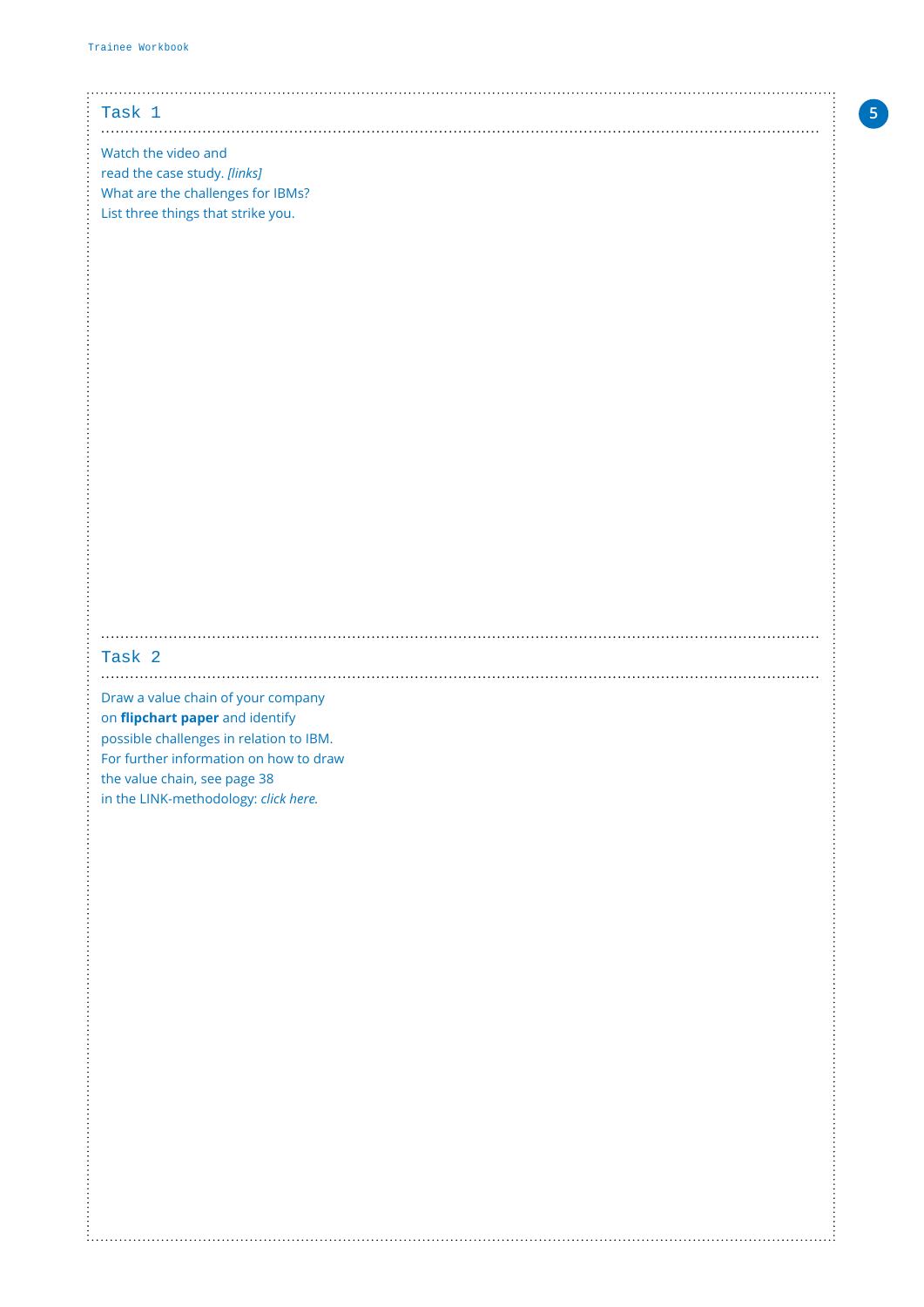## Session 2: LINK Methodology: the New Business Model principles

....................................................................................................................................................

#### **Learning objectives**

By the end of the session you will be able to:

- recall the New Business Model (NBM) principles
- evaluate your business in terms of inclusiveness.

#### **Topic 2: LINK Methodology**

 LINK Methodology aims to promote the engagement of smallholder producers with markets. This method guides a multi-stakeholder process of shaping or upgrading inclusive trading relationships with the potential to create a win-win situation for all actors involved. Four key tools are used to kick off, implement and conclude a participatory innovation process in the iterative manner of a design-testcheck-act cycle. The NBM principles represent a set of signposts to help evaluate current business practices in terms of their inclusiveness and to deliver practical ideas on how to enhance a business's inclusiveness.

#### Materials Task 4:

..........................................

[Research & publications:](http://tinyurl.com/ol7jcz4)  ['Is inclusive business for you?'](http://tinyurl.com/ol7jcz4)  [Chapter B8 Novos Horizontes,](http://tinyurl.com/ol7jcz4)  [pp. 87–96. \(http://tinyurl.com/](http://tinyurl.com/ol7jcz4) [ol7jcz4\)](http://tinyurl.com/ol7jcz4)

#### Materials Task 3:

........................................

[Research & publications:](http://tinyurl.com/peba832)  [Link Methodology: Inclusive](http://tinyurl.com/peba832)  [Business Model Toolkit,](http://tinyurl.com/peba832)  [pp. 1–5, 12–26. \(http://tinyurl.](http://tinyurl.com/peba832) [com/peba832\)](http://tinyurl.com/peba832)

#### Task 3

Give your own definition of a business model.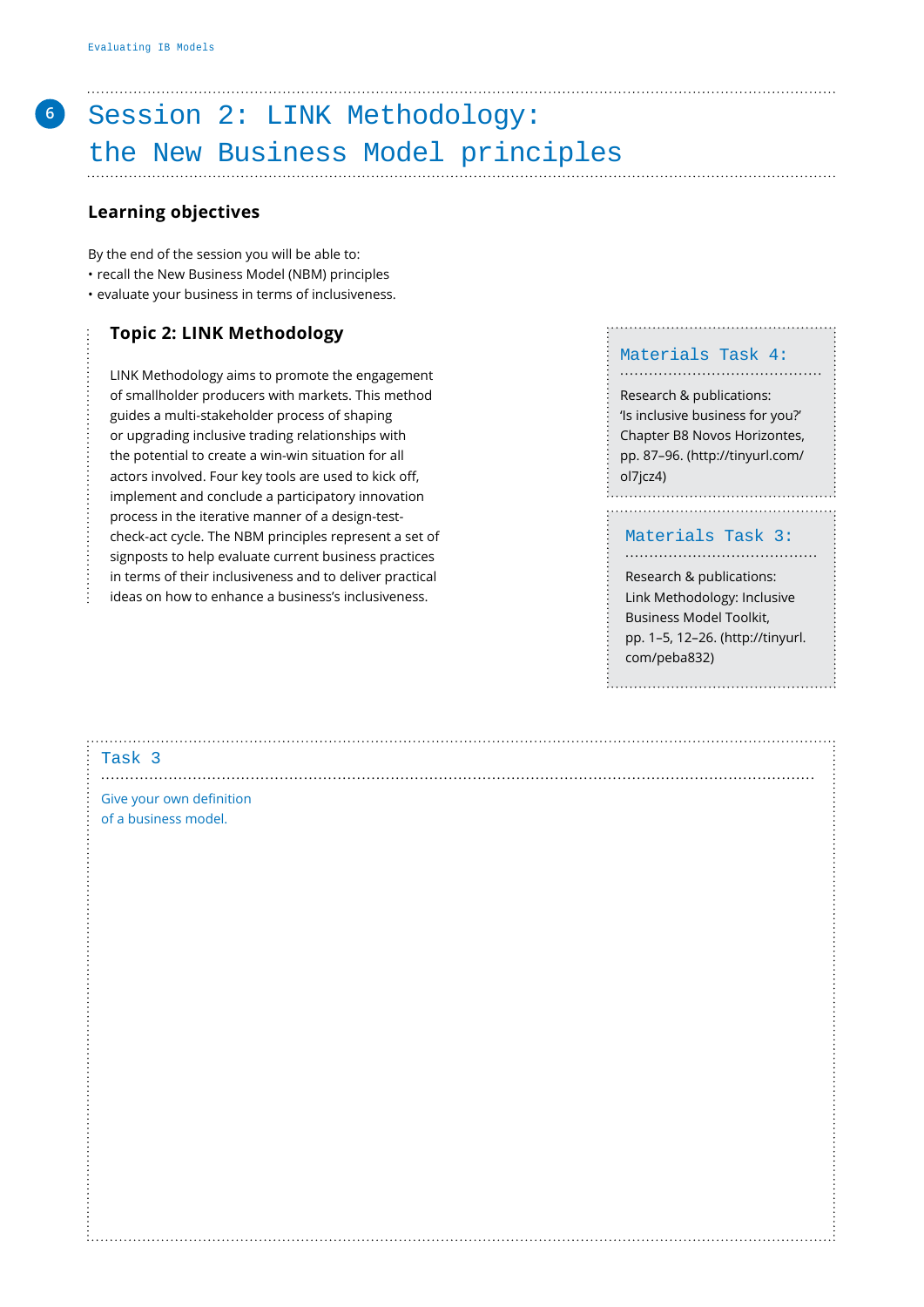| Task 4                                       |  |
|----------------------------------------------|--|
|                                              |  |
|                                              |  |
| Identify the activities related              |  |
| to inclusiveness at Novos Horizontes         |  |
| after reading Chapter B8 from                |  |
|                                              |  |
| 'Is inclusive business for you?' [link]      |  |
|                                              |  |
|                                              |  |
|                                              |  |
|                                              |  |
|                                              |  |
|                                              |  |
|                                              |  |
|                                              |  |
|                                              |  |
|                                              |  |
|                                              |  |
|                                              |  |
|                                              |  |
|                                              |  |
|                                              |  |
|                                              |  |
|                                              |  |
| Task 5                                       |  |
|                                              |  |
|                                              |  |
| Identify activities related to inclusiveness |  |
| based on the NBM principles                  |  |
| that you already do in                       |  |
|                                              |  |
| your business operations.                    |  |
|                                              |  |
|                                              |  |
|                                              |  |
|                                              |  |
|                                              |  |
|                                              |  |
|                                              |  |
|                                              |  |
|                                              |  |
|                                              |  |
|                                              |  |
|                                              |  |
|                                              |  |
|                                              |  |
|                                              |  |
|                                              |  |
|                                              |  |
| Task 6                                       |  |
|                                              |  |
| Identify activities related                  |  |
|                                              |  |
| to inclusiveness based                       |  |
| on NBM principles that you                   |  |
| might pursue in the future.                  |  |
|                                              |  |
|                                              |  |
|                                              |  |
|                                              |  |
|                                              |  |
|                                              |  |
|                                              |  |
|                                              |  |
|                                              |  |
|                                              |  |
|                                              |  |
|                                              |  |
|                                              |  |
|                                              |  |
|                                              |  |
|                                              |  |
|                                              |  |
|                                              |  |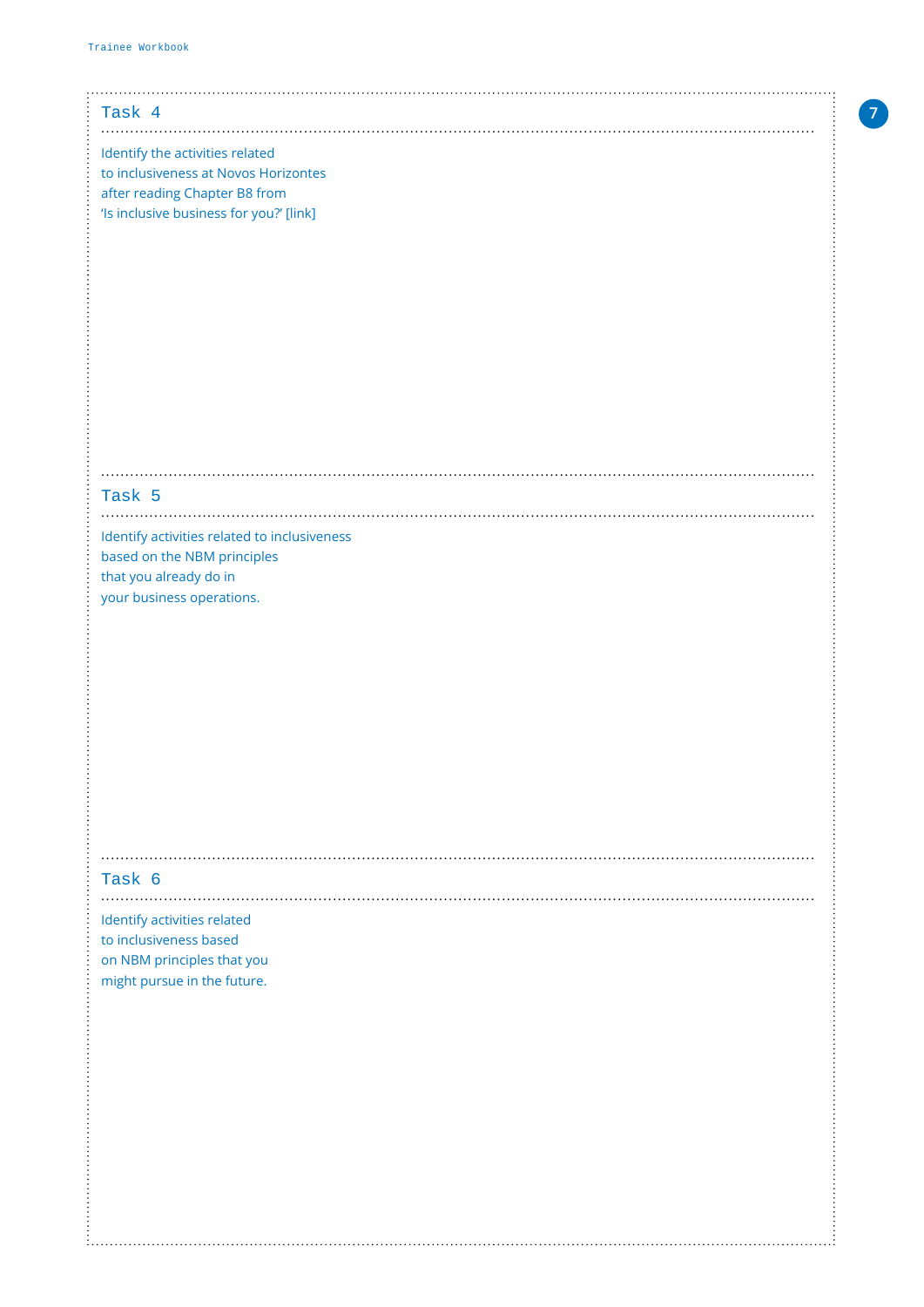## **<sup>8</sup>** Session 3: Introduction to strategic management and business plans

#### **Learning objectives**

By the end of the session, you will be able to:

- explain the importance of strategy and the strategic planning process
- recall the components of a strategic business plan
- apply tools to analyse a company and to develop strategy
- evaluate a company strategy.

#### **Topic 3: Why write a business plan?**

'Writing a well thought-out and organized business plan dramatically increases your odds of succeeding as an entrepreneur.' A business plan is a document that describes your business. It covers objectives, strategies, sales, financial forecasts and marketing.

 If you need to raise funds for your venture, it goes without saying that you'll have to write a solid, formal business plan. Business owners who want to borrow money or attract investors will be successful only if they have well-written, well-researched business plans. All of your potential lenders or investors will want to understand as much as possible about how your business will work before deciding whether or not to back it financially.

 Financial forecasts are a vital part of a business plan, helping you to predict and plan your business finances in order to show potential investors that your business idea will fly. But preparing financial forecasts is a good idea even if you don't need to raise start-up money. The discipline of developing financial projections for your business plan includes:

- an estimate of start-up costs
- a break-even analysis
- a profit-and-loss forecast
- a cash flow projection.

The financial forecasts will help you decide if your business is worth starting or if you need to rethink some of your key assumptions.

 In other words, a good business plan will convince you that you're doing the right thing – or not.

 [\(Source: http://www.nolo.com/legal-encyclopedia/need-business](http://www.nolo.com/legal-encyclopedia/need-business-plan-reasons-29758.html)[plan-reasons-29758.html\)](http://www.nolo.com/legal-encyclopedia/need-business-plan-reasons-29758.html)

#### **Topic 4: Components of business/ strategy plans**

#### **1. Executive summary**

The executive summary outlines your business proposal. Although it is the last section to be written, it goes on the first page of the business plan. It will be read by people unfamiliar with your business, so avoid jargon. The executive summary highlights the most important points and should sum up six areas.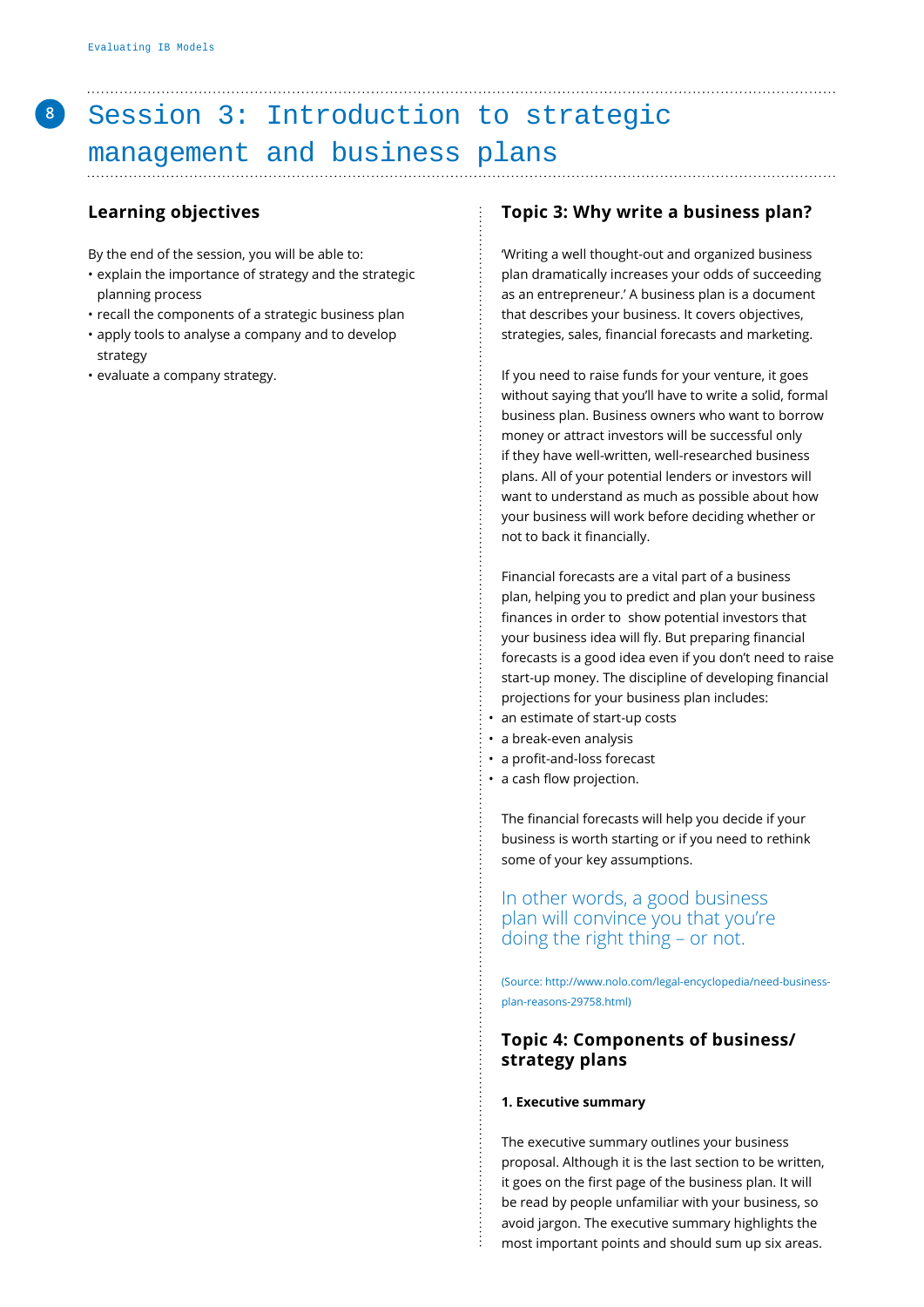| Task 7<br>Give your definition of a strategic<br>plan, a business plan, and list the<br>differences between the two.<br>Task 8<br>Write your executive summary here.<br>This is best done after you have developed<br>the whole business plan. |
|------------------------------------------------------------------------------------------------------------------------------------------------------------------------------------------------------------------------------------------------|
|                                                                                                                                                                                                                                                |
|                                                                                                                                                                                                                                                |
|                                                                                                                                                                                                                                                |
|                                                                                                                                                                                                                                                |
|                                                                                                                                                                                                                                                |
|                                                                                                                                                                                                                                                |
|                                                                                                                                                                                                                                                |
|                                                                                                                                                                                                                                                |
|                                                                                                                                                                                                                                                |
|                                                                                                                                                                                                                                                |
|                                                                                                                                                                                                                                                |
|                                                                                                                                                                                                                                                |
|                                                                                                                                                                                                                                                |
|                                                                                                                                                                                                                                                |
|                                                                                                                                                                                                                                                |
|                                                                                                                                                                                                                                                |
|                                                                                                                                                                                                                                                |
|                                                                                                                                                                                                                                                |
|                                                                                                                                                                                                                                                |
|                                                                                                                                                                                                                                                |
|                                                                                                                                                                                                                                                |
|                                                                                                                                                                                                                                                |
|                                                                                                                                                                                                                                                |
|                                                                                                                                                                                                                                                |
|                                                                                                                                                                                                                                                |
|                                                                                                                                                                                                                                                |
|                                                                                                                                                                                                                                                |
|                                                                                                                                                                                                                                                |
|                                                                                                                                                                                                                                                |
|                                                                                                                                                                                                                                                |
|                                                                                                                                                                                                                                                |
|                                                                                                                                                                                                                                                |
|                                                                                                                                                                                                                                                |
|                                                                                                                                                                                                                                                |
|                                                                                                                                                                                                                                                |
|                                                                                                                                                                                                                                                |
|                                                                                                                                                                                                                                                |
|                                                                                                                                                                                                                                                |
|                                                                                                                                                                                                                                                |
|                                                                                                                                                                                                                                                |
|                                                                                                                                                                                                                                                |
|                                                                                                                                                                                                                                                |
|                                                                                                                                                                                                                                                |
|                                                                                                                                                                                                                                                |
|                                                                                                                                                                                                                                                |
|                                                                                                                                                                                                                                                |
|                                                                                                                                                                                                                                                |
|                                                                                                                                                                                                                                                |
|                                                                                                                                                                                                                                                |
|                                                                                                                                                                                                                                                |
|                                                                                                                                                                                                                                                |
|                                                                                                                                                                                                                                                |
|                                                                                                                                                                                                                                                |
|                                                                                                                                                                                                                                                |

 $\overline{9}$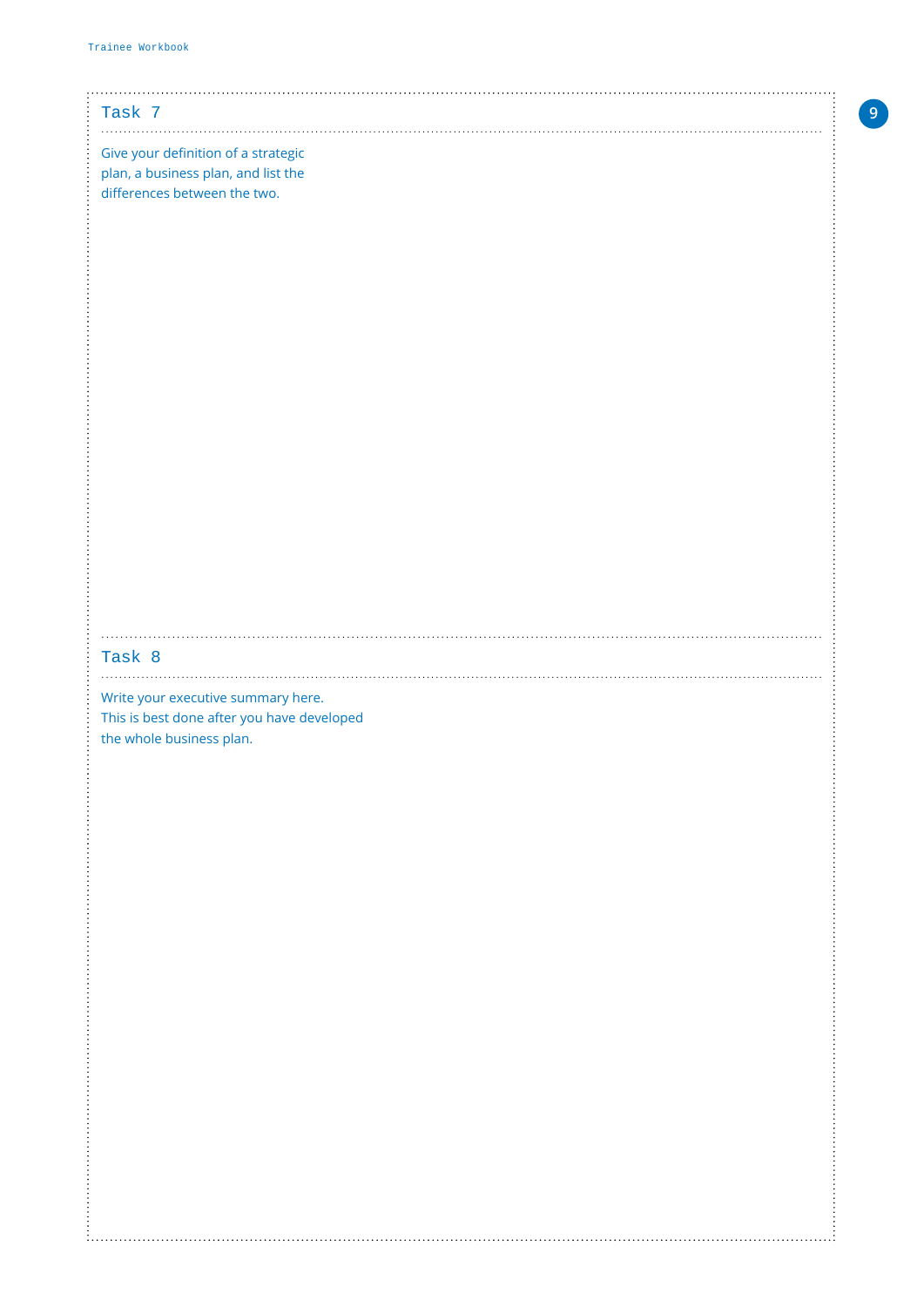## Session 3

#### **2.The business**

**10**

The background to your business idea, including:

- the length of time you have been developing the business idea in its present form
- work carried out to date
- any related experience you have
- the proposed ownership structure of the business.

Define how your product or service:

- will stand out as different from other products or services
- will benefit your customers
- can be developed to meet customers' changing needs in the future.

It is important to cover any disadvantages or weak points you feel the business may have. Be frank about these – it inspires confidence. Also explain any key features of the **industry** (e.g. special regulations, effective cartels or major changes in technology).

### Tools[: PEST \(http://tinyurl.com/34rolj\)](http://tinyurl.com/34rolj)

[Porter's five forces \(http://tinyurl.com/ntcl62c\)](http://tinyurl.com/ntcl62c) 

#### **3.Markets and competitors**

Unless there is a viable market and you know how you are going to beat the competition, your business will be vulnerable. You must show you have done the market research needed to justify what your plan. Focus on the segments of the market you plan to target – local customers or a particular age group, for example. You will need to:

- indicate how large each market segment is and whether it is growing or declining
- illustrate the important trends and the reasons for them
- outline the key characteristics of buyers in each segment (e.g. age, sex or income)
- mention customers you already have lined up and any sales you have already achieved.

What are the competing products and who supplies them?

- List the advantages and disadvantages of all your competitors and their products.
- Explain why people will desert established competitors and buy from you instead.
- Show you understand your competitors' likely reactions to losing business, and demonstrate how you will respond to it.

#### **4.Sales and marketing**

How will you position your product? How will your product or service meet your customers' specific needs?

- This is where you show how your price, quality, response time and after-sales service will compare with competitors.
- Quote minimum order figures, if appropriate.
- How will you promote your product? For example, using advertising, PR, direct mail or via email and a website.

How will you sell to customers? For example, by phone, through your website, face-to-face, or through an agent?

- Show how long you predict each sale will take. Many new businesses underestimate the time involved in winning each order. In year one you may spend up to 80 per cent of your time making contacts and selling.
- Will you be able to make repeat sales? If not, it will be hard to build up volume.

Who will your first customers be? Unless you can demonstrate that you have a clearly defined pool of potential customers, starting your business is likely to be a struggle.

- Show which customers have expressed an interest or promised to buy from you, and the sales they represent.
- How will you identify potential customers?

What contribution to profit will each part of your business make? Most businesses need more than one product, more than one type of customer and more than one distribution channel.

- Look at each product in turn. Examine your likely sales, gross profit margins and costs.
- Identify where you expect to make your profits and where there may be scope to increase either margins or sales.

Concepts: [Porter's generic strategies \(http://tinyurl.com/](http://tinyurl.com/py34f8h) [py34f8h\),](http://tinyurl.com/py34f8h) [Ansoff matrix \(http://tinyurl.com/y8puyy9\)](http://tinyurl.com/y8puyy9)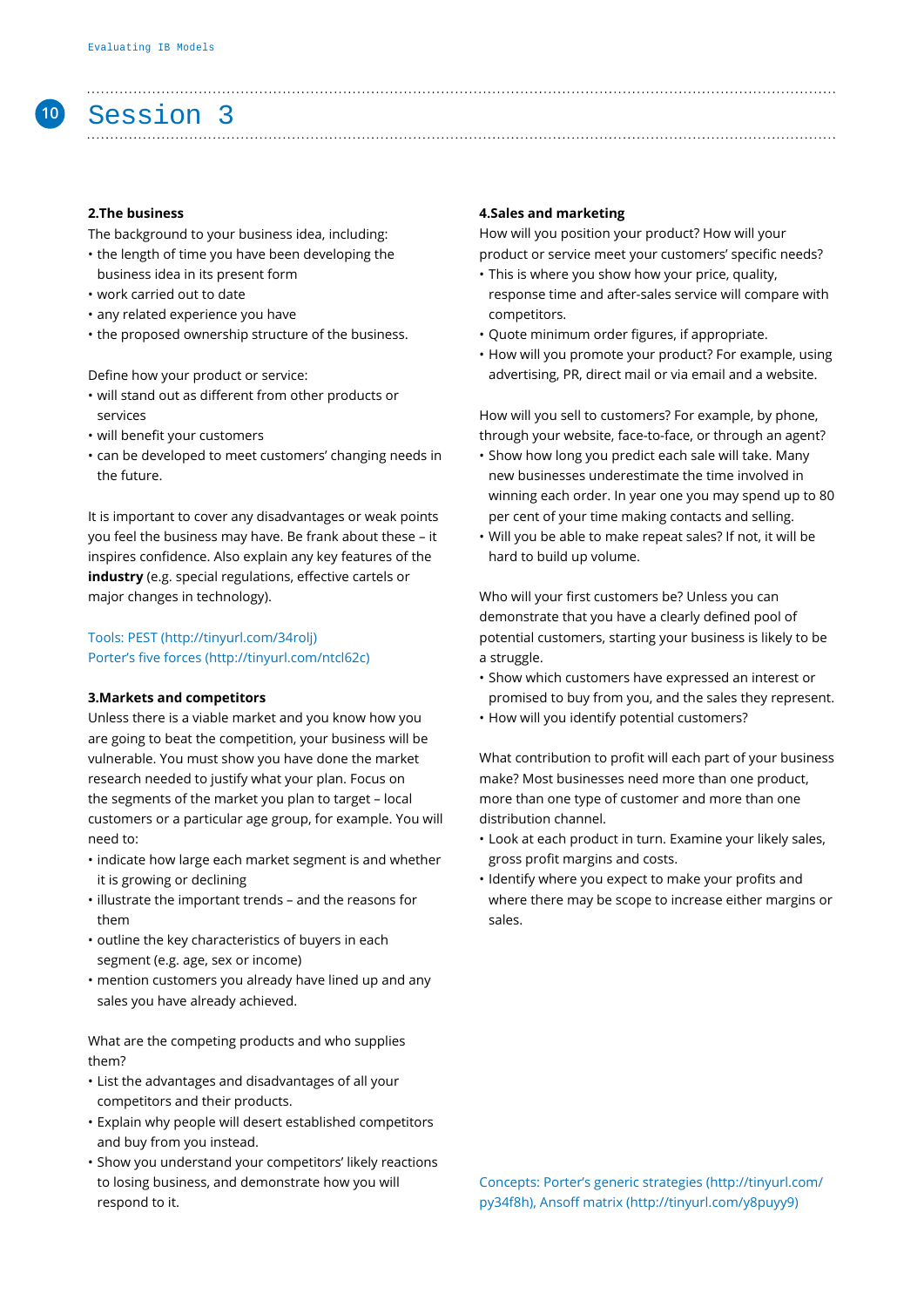| Task 9                   |
|--------------------------|
| Describe your business   |
| according to the points  |
| on page 10.              |
|                          |
|                          |
|                          |
|                          |
|                          |
|                          |
|                          |
|                          |
|                          |
|                          |
|                          |
|                          |
|                          |
|                          |
| What are the competing   |
| products and who         |
| supplies them?           |
|                          |
|                          |
|                          |
| How will you position    |
| your product?            |
|                          |
|                          |
|                          |
|                          |
| How will you sell to     |
| customers?               |
|                          |
|                          |
|                          |
| How will you promote     |
| your product?            |
|                          |
|                          |
|                          |
| Who will your first      |
| customers be?            |
|                          |
|                          |
|                          |
|                          |
| What contribution to     |
| profit will each part of |
| your business make?      |
|                          |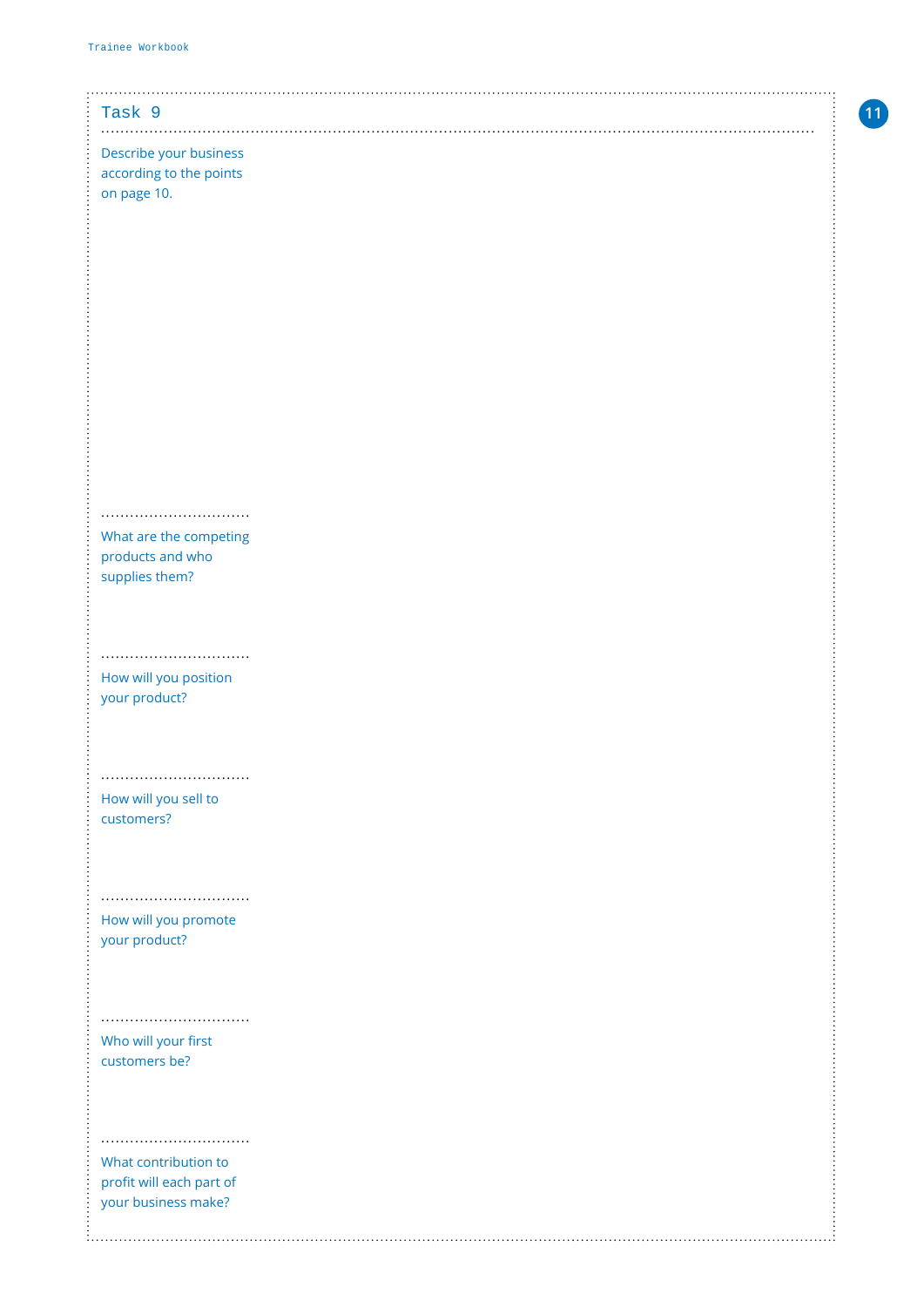## Session 3

#### **5.Management**

**12**

People reading the business plan need to be given an idea of why they should have faith in the management of your start-up.

Outline the management skills within your team.

- Define each management role and who will fill it.
- Show your strengths and outline how you will cope with any weaknesses.
- Describe the background and experience of each team member.
- Clarify how you intend to cover the key areas of production, sales, marketing, finance, and administration.
- Briefly explain the management information systems and procedures you will use, such as management accounts, sales, stock control and quality control.
- Show how many 'mentors' and other supporters you will have access to.

How committed are you? Banks and any other potential investors will want to be sure you are committed to the business.

#### **6.Operations**

Specify the facilities your business will have and how it will deliver the product or service to the customer.

- Show the pros and cons of the location.
- Indicate the facilities you will need to start (e.g. equipment and machinery). Some start-up businesses only need a desk and a phone.
- Consider any potential limits to production capacity.
- If you are going to manufacture or distribute products, show how and where you are going to warehouse them and for how long.
- Provide a list of the employee roles you need to fill, and the skills required to fill them.
- Show how you selected your suppliers.

#### **7.Sales forecasts**

Sales forecasts produced for start-up businesses are often over-optimistic.

Here are some important reality checks:

- How soon can you start selling? Will potential customers hold off for a year before they take you seriously and place an order?
- How often will you be able to sell?
- How many days can you spend selling?
- How long will each lead take to line up?
- What percentage of leads will turn into sales?

How much will you be able to sell?

- What will the average sale value be?
- Will most people give repeat orders or must you find new customers each time?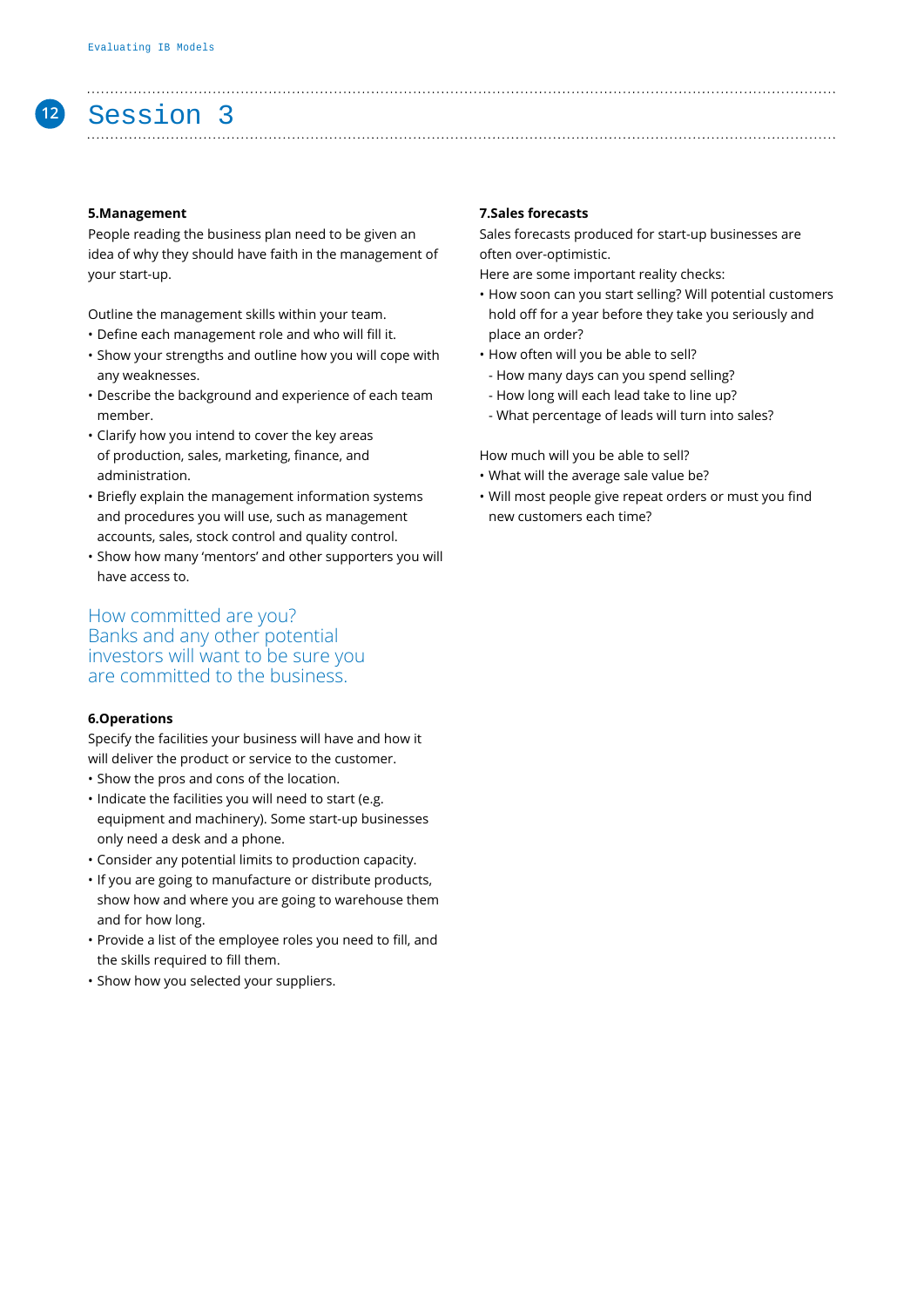| Task 10                                                     |
|-------------------------------------------------------------|
|                                                             |
| Show how much time and money<br>each of the management team |
| will contribute, and your expected                          |
| salaries and benefits.                                      |
|                                                             |
|                                                             |
|                                                             |
|                                                             |
|                                                             |
|                                                             |
|                                                             |
|                                                             |
|                                                             |
|                                                             |
|                                                             |
|                                                             |
| <b>Task 11</b>                                              |
| Specify the facilities your business                        |
| will have and how it will deliver                           |
| the product or service to the customer.                     |
|                                                             |
|                                                             |
|                                                             |
|                                                             |
|                                                             |
|                                                             |
|                                                             |
|                                                             |
|                                                             |
|                                                             |
|                                                             |
|                                                             |
| Task 12                                                     |
|                                                             |
| How long after a sale will it take                          |
| before you can collect payment?                             |
| How much income can you                                     |
| realistically expect each month?                            |
|                                                             |
|                                                             |
|                                                             |
|                                                             |
|                                                             |
|                                                             |
|                                                             |
|                                                             |
|                                                             |
|                                                             |
|                                                             |
|                                                             |
|                                                             |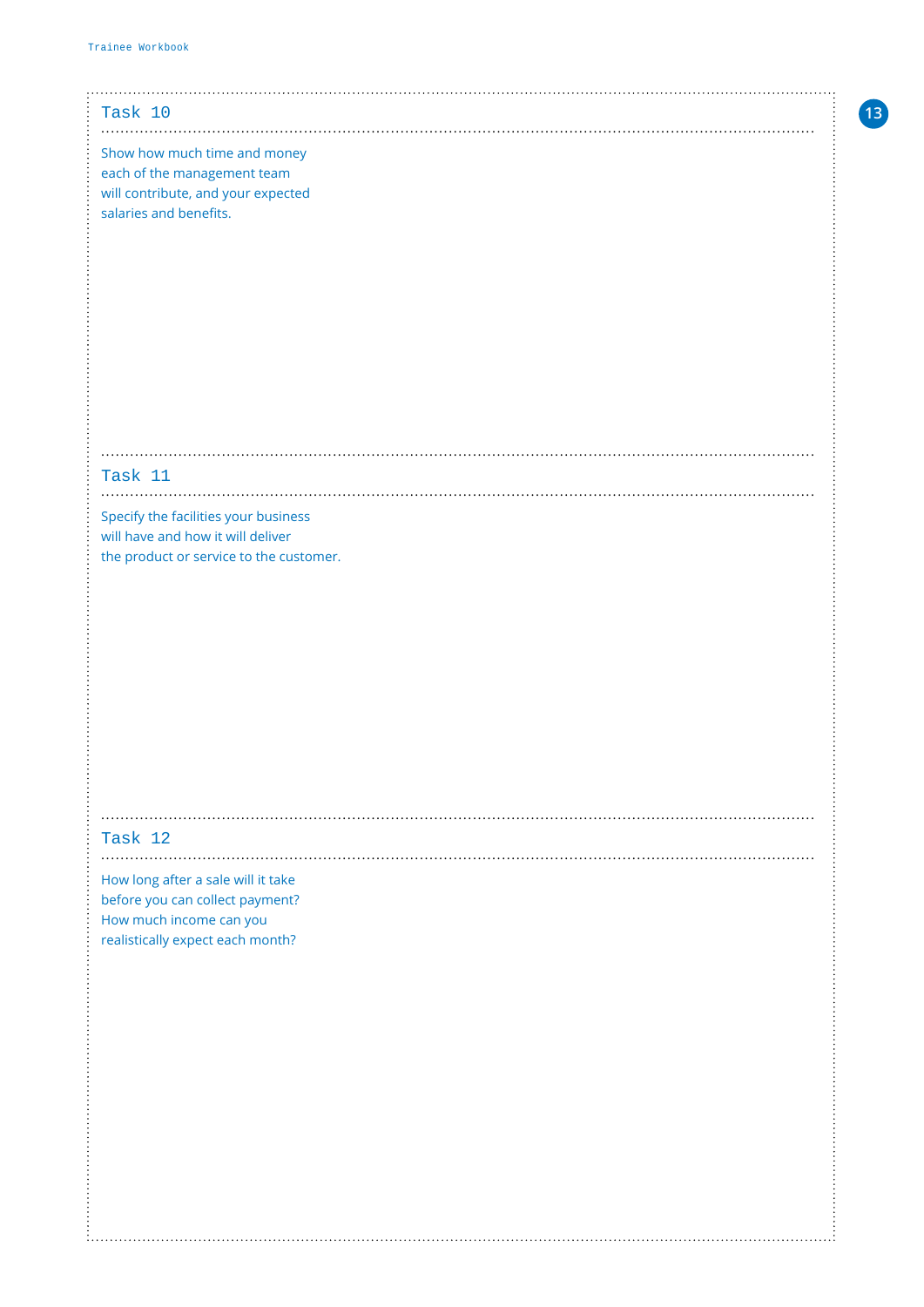## Session 3

**14**

#### **8.Financial forecasts**

Your financial forecasts translate what you have already said about your business into numbers. A realistic sales forecast forms the basis for all your other figures. Break the total sales figure down into its components (eg different types of products or sales to different types of buyer).

Your cashflow forecast shows how much money you expect to be flowing into and out of your bank account and when. You must show that your business will have access to enough money to survive.

- Demonstrate that you have considered the key factors affecting cash flow; for example, wages and the level and timing of sales revenues.
- Show when you expect to be cash-positive having more money coming in than going out.

Your profit and loss (P&L) forecast gives a clear indication of how the business will move forward. Summarise the annual P&L forecast for each of the first two or three years of trading.

If you are launching a larger start-up, you will also need projected balance sheets. These will show you the financial state of your business on day one and at year end, perhaps for the first two or three years. Do not get too protective about your forecasts. You may need to revise them.

#### **9.Financial requirements**

The cash flow forecast will show how much finance the business needs. Your assessment of the risks will determine whether or not you need to arrange contingency financing.

Say how much finance you will want, when and in what forms. For example, you might want a fixed-interest loan and an overdraft facility.

State what the finance will be used for. Show how much will be for buying equipment and how much for working capital (financing stock and debtors).

#### **10.Assessing the risks**

Assessing risk will help you minimise problems and help build up your credibility with any investor or bank. Look at the business plan and isolate areas where something could go wrong (e.g. if your main supplier closes down). What would you do if that actually happened?

Consider a range of what-if scenarios (e.g. what happens to your cash flow if sales are 20 per cent lower or 15 per cent higher than forecast). If there are serious risks:

- you can arrange contingency funding to cover the finance you may need
- you may decide that the business is too risky and abandon the whole project.

#### **11.Appendices**

Detailed financial forecasts (monthly sales, monthly cash flow, P&L) should usually be put in an appendix at the end of the business plan.

Include a detailed list of assumptions. For example, the profit margin on each product, debtor collection period, creditor payment period, stock turnover, interest and exchange rates, and equipment purchases.

You may want to give additional relevant information such as:

- detailed CVs of key personnel (essential if you are seeking outside funding)
- market research data
- product literature or technical specs
- names of target customers
- a list of the external data sources used in your research, which will add credibility to the information.

#### **12.Presenting the plan**

The more solid information you can gather for your own use, the better the business plan will be, although a banker or other outsider will not have time to read through all the details.

Keep your business plan short. Most business plans are too long. Focus on what the reader needs to know. Make it professional. Put a cover on the business plan and give it a title. Include a contents page.

Test it. Re-read it. Would reading your plan give an outsider a good feel for your business and a grasp of the key issues? Show the plan to friends and expert advisers, and ask them for comments.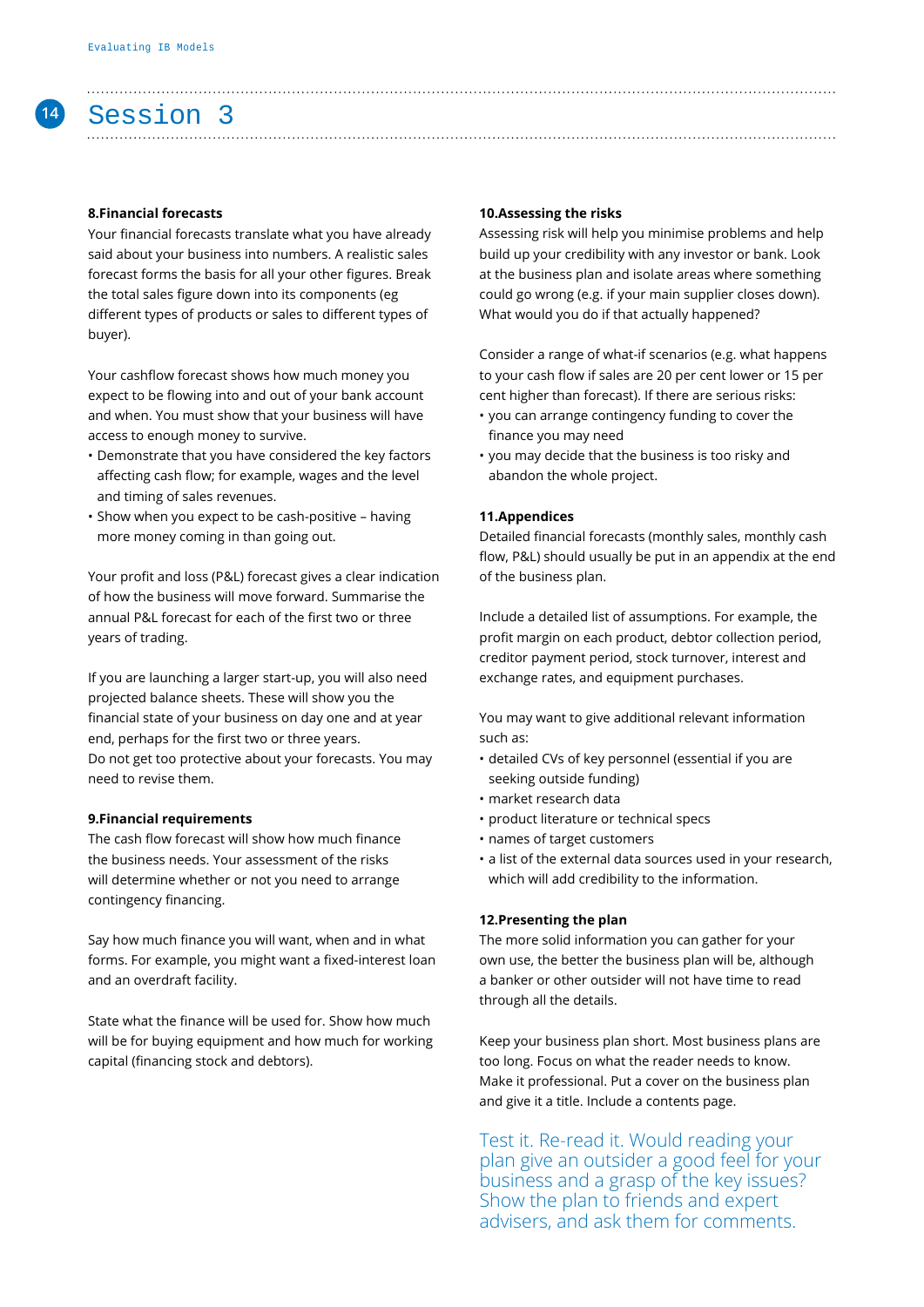| Task 13                          |
|----------------------------------|
|                                  |
|                                  |
| For each forecast, list all your |
| key assumptions (e.g. prices,    |
| sales volume and timing). Small  |
| business advisers at banks and   |
| at your local business support   |
| organisation will often help you |
| put together your forecasts free |
| of charge.                       |
|                                  |
|                                  |
|                                  |
|                                  |
|                                  |
|                                  |
|                                  |
|                                  |
|                                  |
| Task 14                          |
|                                  |
| Confirm that you will be         |
| able to afford it.               |
|                                  |
|                                  |
|                                  |
|                                  |
|                                  |
|                                  |
|                                  |
|                                  |
|                                  |
|                                  |
|                                  |
|                                  |
|                                  |
|                                  |
|                                  |
|                                  |
|                                  |
| Task 15                          |
|                                  |
| Consider a range of              |
| what-if scenarios                |
|                                  |
|                                  |
|                                  |
|                                  |
|                                  |
|                                  |
|                                  |
|                                  |
|                                  |
|                                  |
|                                  |
|                                  |
|                                  |
|                                  |
|                                  |
|                                  |
|                                  |
|                                  |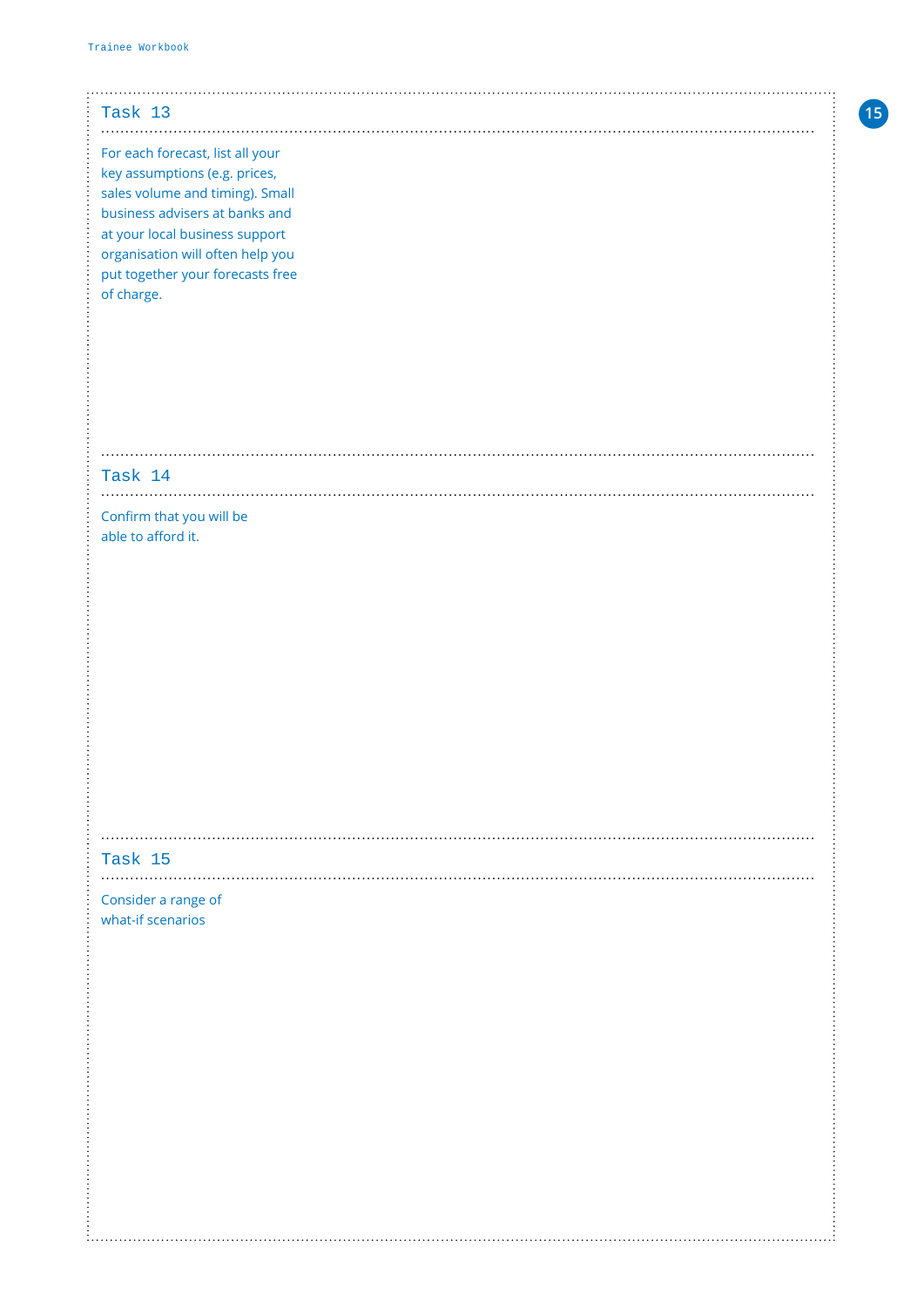## Session 4: LINK Methodology: value chain mapping

#### **Learning objectives**

By the end of the session, you will be able to:

- define relationships and interconnections between the value chain actors
- identify the flow of products, services, information and payments
- identify entry points or key leverage points to improve the value chain.

#### **Topic 6: LINK Methodology**

 LINK Methodology aims to promote the engagement of smallholder producers with markets by guiding a multi-stakeholder process of shaping or upgrading inclusive trading relationships with the potential to create a win-win situation for all actors involved. For that reason, four key tools are designed to kick off, implement and conclude a participatory innovation process in the iterative manner of a 'design-testcheck-act cycle'.

 The value chain map is used to understand the macro context of markets and the businesses that link rural producers with buyers.

#### Task 16

List the key characteristics of a value chain.

#### Topic 5: Materials ..........................................

[Kapilinsky value chain book:](http://tinyurl.com/p2n2gmf)  [\(http://tinyurl.com/p2n2gmf\)](http://tinyurl.com/p2n2gmf)

Materials Task 16: ........................................

Research & publications: Link Methodology: Value Chain Mapping , Pages 31-43 [\(http://](http://tinyurl.com/peba832) [tinyurl.com/peba832\)](http://tinyurl.com/peba832) 

....................................................................................................................................................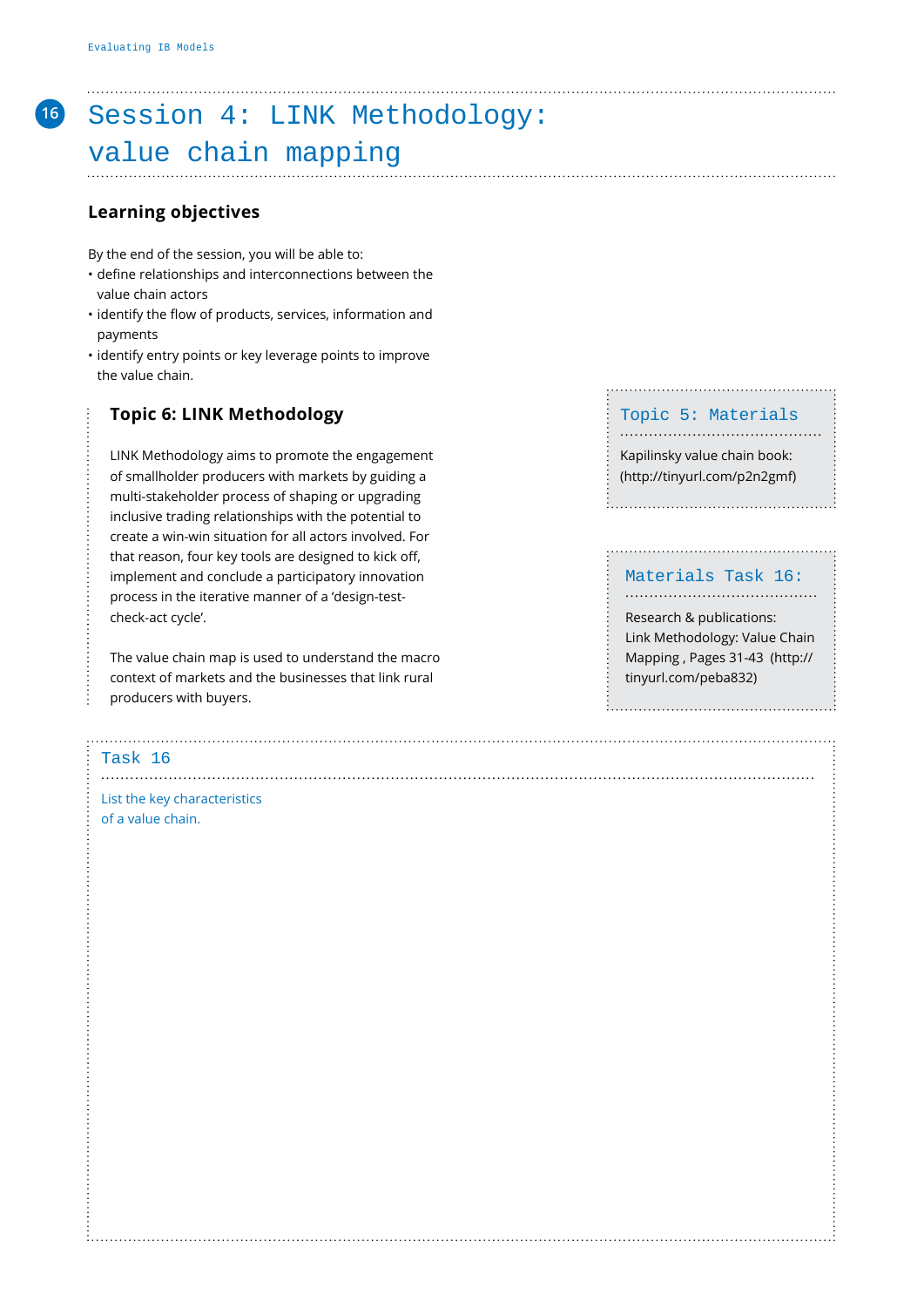## $\begin{minipage}{0.5\textwidth} \centering \begin{tabular}{|c|c|c|c|} \hline \text{max} & \text{max} & \text{max} \\ \hline \text{max} & \text{max} & \text{max} \\ \hline \text{max} & \text{max} & \text{max} \\ \hline \end{tabular} \end{minipage}$ Task 17

 $\frac{1}{2}$ 

:<br>:<br>:<br>:

#### Draw a value chain based

on your business.

......................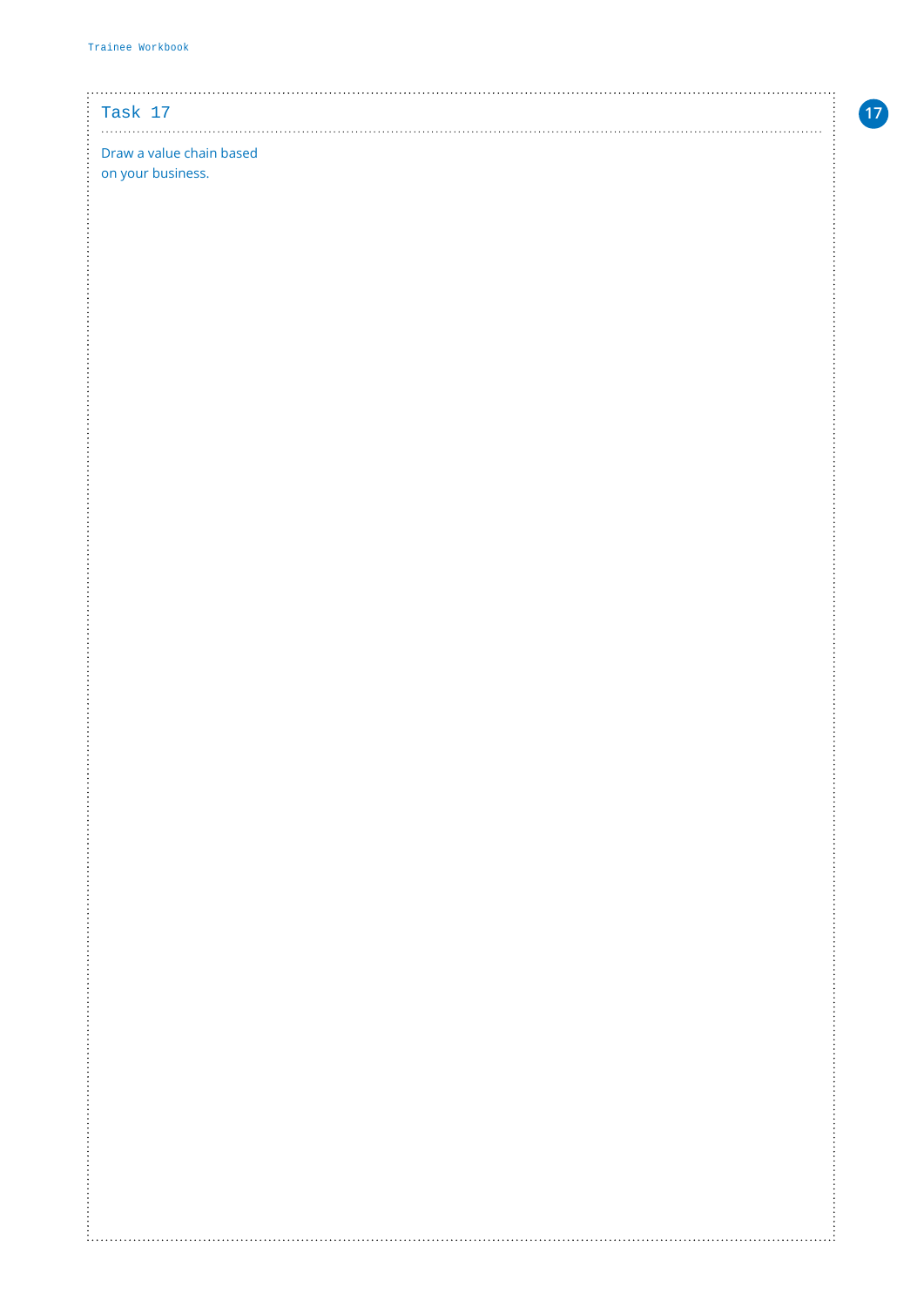## **<sup>18</sup>** Session 5: Preparation for company visit

#### **Learning objectives**

By the end of the session, you will be able to:

- identify the value chain for the companies to be visited
- identify key issues in the sector where companies are operating
- identify potential competitors/strategies
- ask questions that will help you evaluate the company in terms of performance and inclusiveness
- implement an effective and efficient interview process.

#### Group assignment

..........................................................................

..........................................................................

- Describe the objective of the visit.
- Review the business plan components and decide on the type of data on the company you would like to collect.
- Develop an appropriate strategy for gathering data and information.
- Distribute research tasks around the group.
- Identify interview questions.

 $\vdots$ 

- Present your findings (analysis and key questions).
- Prepare for the interview process.

#### **Topic 7: Guidelines for interviewing**

Short text Annex: Guidelines for interviewing

#### **Topic 8: Team roles during the interview process**

Group members need to take on different roles during an interview: the lead person introducing the group, leading the interview process, thanking the others for their time, etc.; the interviewers (by groups of questions); observers (reflecting on the interview process) and note-takers, etc.

#### Materials:

[http://www.designkit.org/](http://www.designkit.org/methods) [methods](http://www.designkit.org/methods)

........................................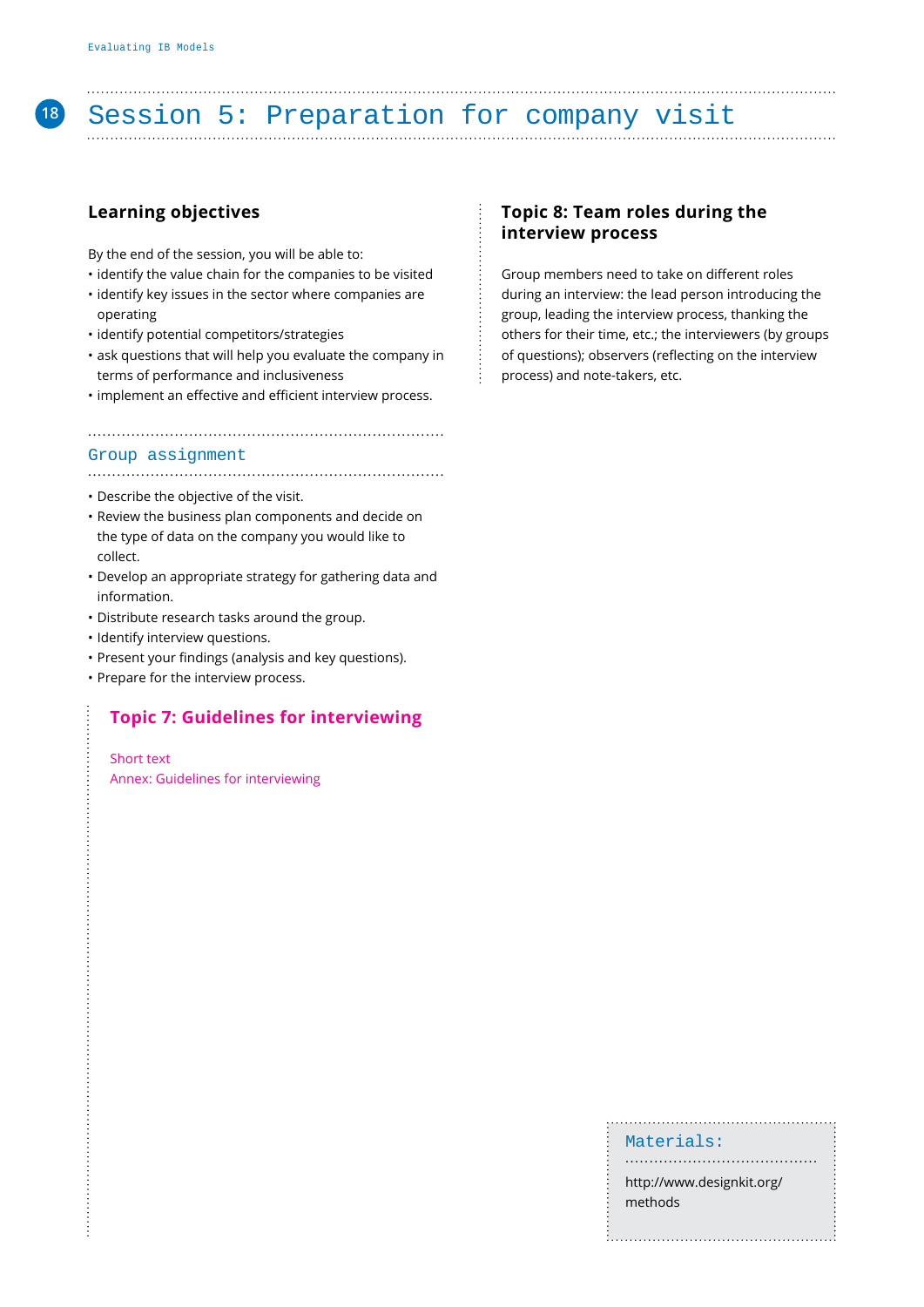## Session 6: Company visit

#### **Learning objectives**

By the end of the session, you will be able to

- evaluate the strategy of the company(past, present and future)
- identify key challenges and opportunities
- assess the explicit and implicit inclusiveness of the operations of the company.
- recommend strategies to improvement the business.

..........................................................................

Group assignment

### ..........................................................................

- Carry out the interview as per agreed tasks.
- Monitor each other whether each person has completed their task fully.
- Help each other by pointing to missing points, open questions, etc.
- Take good notes and pictures (ask permission first).
- Take several time-outs during the interview to collectively review what has been learnt and what still needs to be asked.
- Thank the company. If agreed as part of the workshop process, invite them to hear your group's presentation or agree another way of feeding back to the company..

#### Materials:

Questions, roles, background material gathered during  $\frac{1}{2}$  Session 5

........................................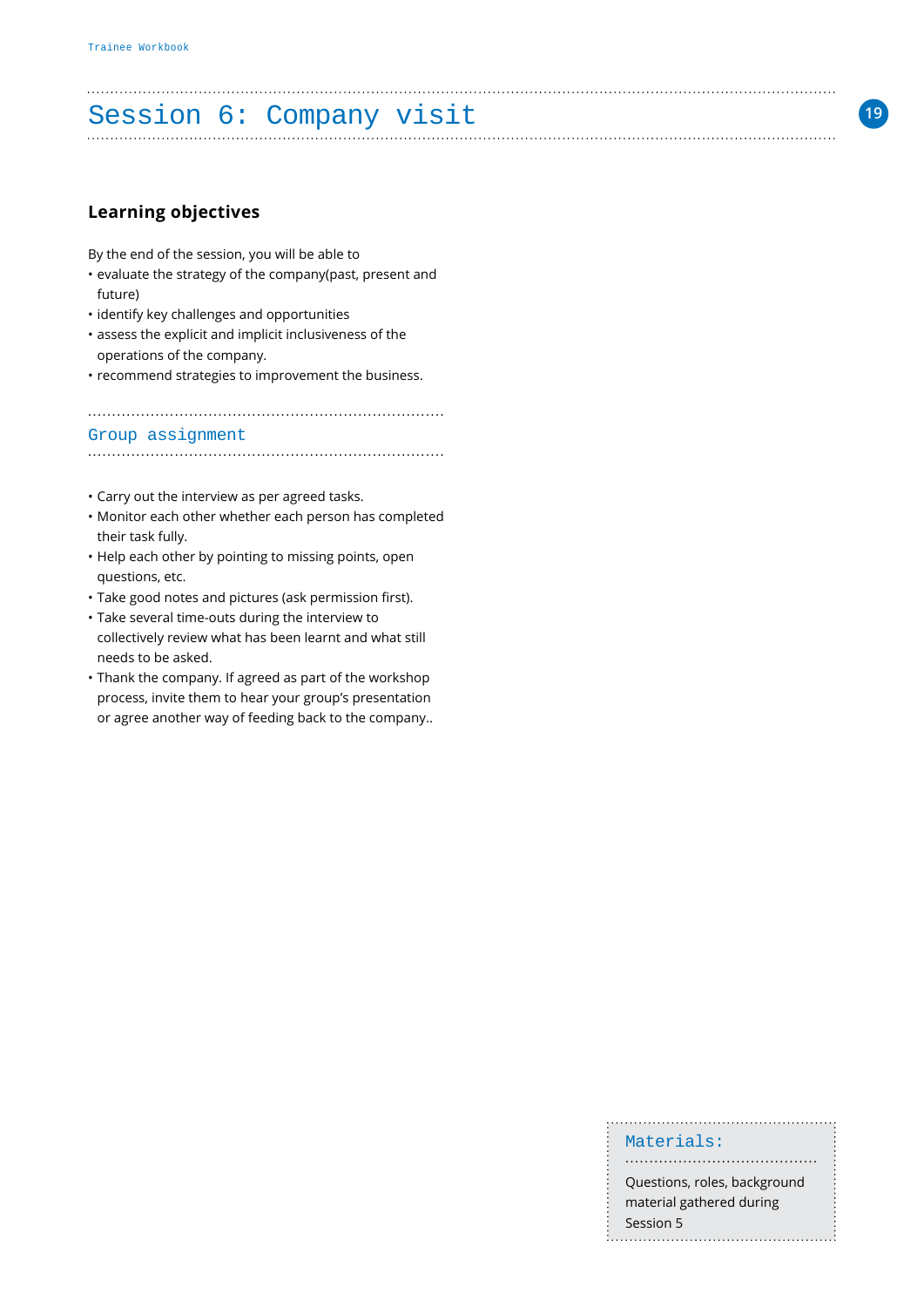# **<sup>20</sup>** Session 7: Group study of company visited

#### **Learning objectives**

By the end of the session, you will be able to:

- identify key issues and lessons learnt from the visit
- use the newly-acquired tools
- perform a structured evaluation of the company visited

#### **Group assignment:**

Follow the key structure of the business plan:

- mission
- vision
- introduction to company (brief history, size and products or services)
- industry analysis
- marketing mix and strategy
- operations
- financials
- inclusiveness

| Group assignment |  |
|------------------|--|
|                  |  |
|                  |  |
|                  |  |
|                  |  |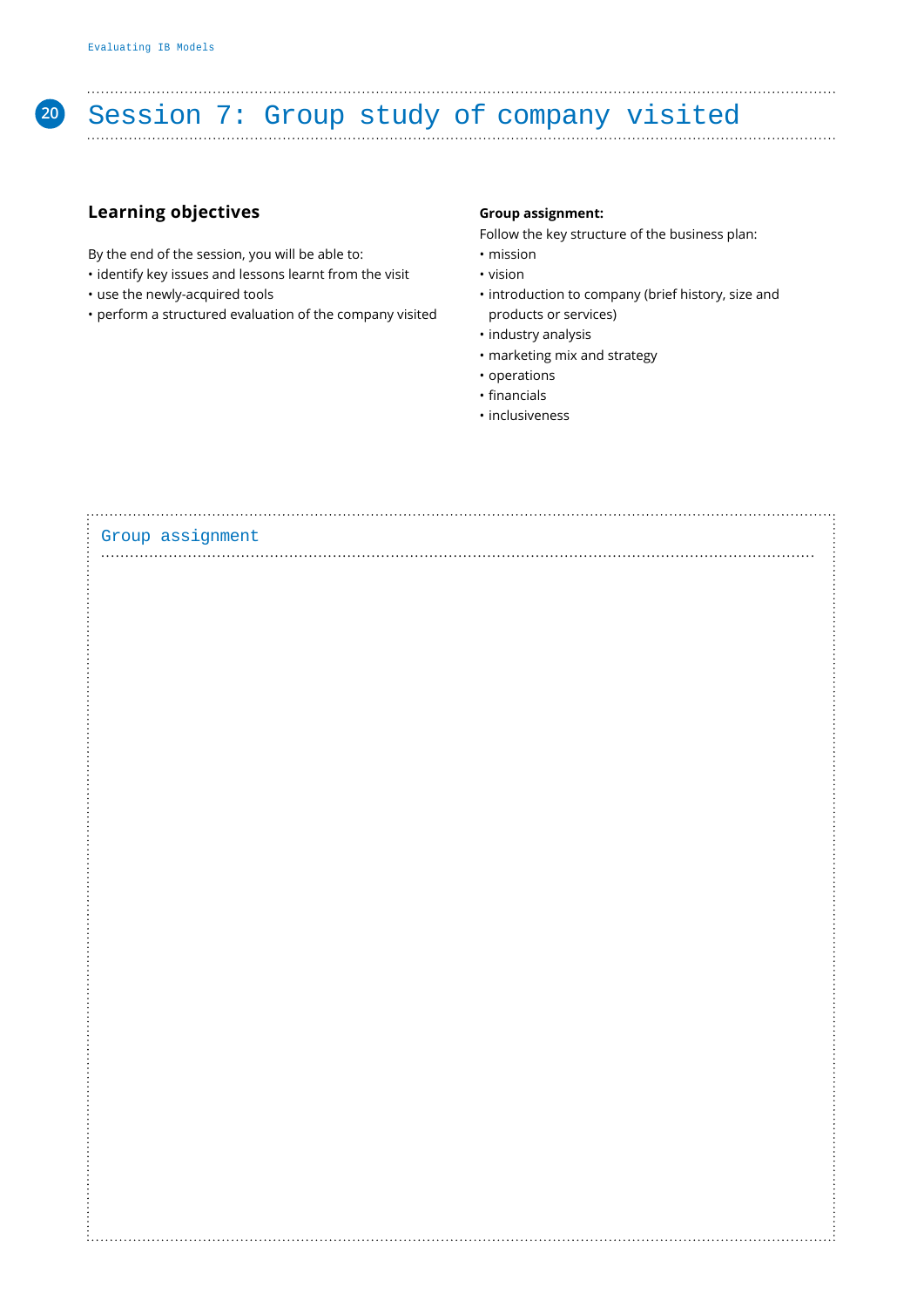# Session 8: Reflection on company visits

#### **Learning objectives**

By the end of th session, you will be able to:

- reflect on your findings from the company visit
- provide feedback on the findings of other groups
- reflect on the interview process; draw from the lessons learnt

#### **Group assignment:**

After each presentation, reflect on, and specify:

- what the group did well
- what the group missed
- any gaps in the logic
- what the group could have done better
- the challenges the group faced during the interview
- any challenges encountered during the collection of data.

| Group assignment |  |
|------------------|--|
|                  |  |
|                  |  |
|                  |  |
|                  |  |
|                  |  |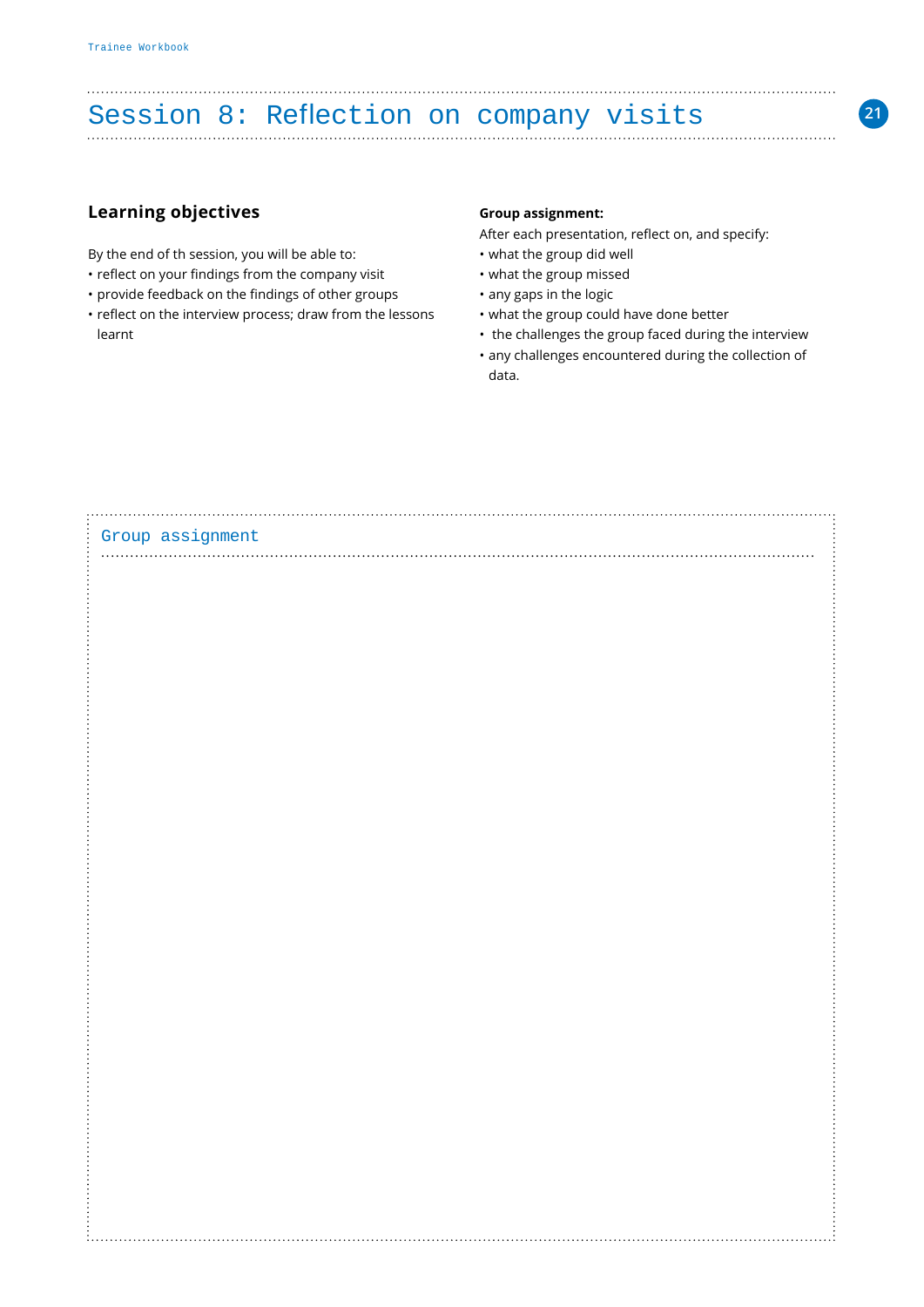## **<sup>22</sup>** Session 9: LINK Methodology:

## Business model canvas

#### **Learning objectives**

By the end of this session you will be able to apply the business model canvas tool (LINK Methodology, Tool 2)

#### **Topic 9: Business model canvas**

#### **Objectives of using the tool:**

- assess how a key business in the value chain functions
- develop a shared language to describe and assess a business model
- create a baseline for the development of innovations in the business model.

#### **Structure of the tool:**

- customer segments
- value proposition
- channels
- customer relations
- income streams
- cost structure
- key resources
- key activities
- key partners.

#### **Key questions:**

- Who are my key customers and how do I connect to them?
- What value will I offer my customers?
- How can I create and deliver that value?
- What does it cost, and what can I earn?
- How does my organisation or business function?
- Is the existing business model viable? What change(s) could improve the overall performance of my organisation?
- What are the strengths and weaknesses of the existing business model?
- What external influences impact positively and negatively on the business model?
- Is the buyer's business model open to the inclusion of small-scale producers as providers?
- Does the buyer's business model contain a doublefacing value proposition (i.e. both towards their customers and towards their providers)?
- Does the producer organisation's current model make it attractive as a business partner for a formal buyer?

..........................................................................

#### Assignment

Select one of the companies visited to use the tool together with the facilitator.

#### Materials:

LINK Methodology Business Model Canvas [\(http://tinyurl.](http://tinyurl.com/peba832) [com/peba832\)](http://tinyurl.com/peba832)

........................................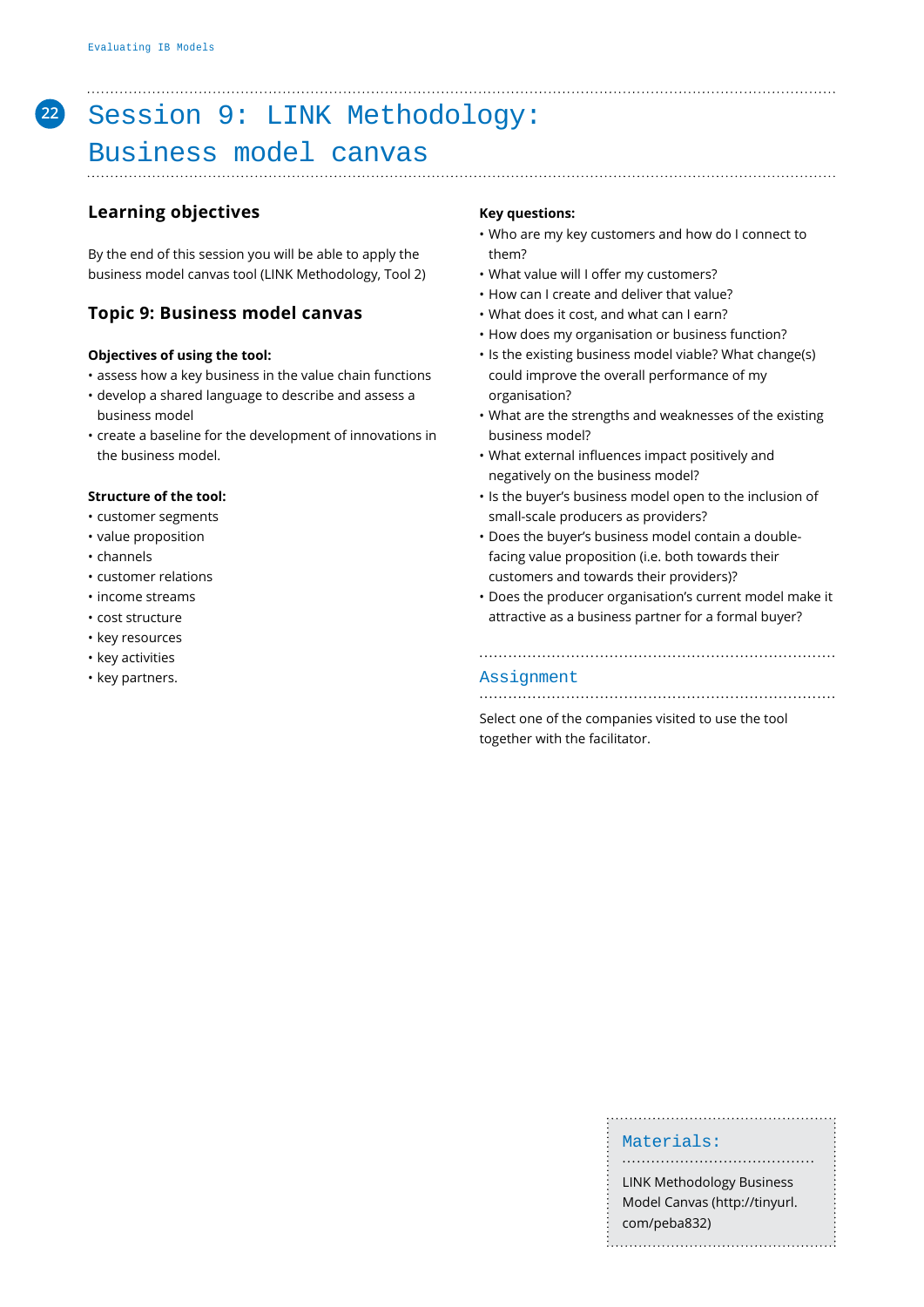## Session 10: Performance Measurement, Monitoring and Evaluation

#### **Learning objectives**

After this session you will be familiar with the opportunities and importance of Performance Measurement (PM) related to inclusiveness objectives. You will also gain knowledge on generally accepted approaches and indicators for tracking performance and inclusiveness.

#### **Topic 10: Performance Measurement**

 Performance measurement is about assessing the current status of a situation/indicator and tracking change over time. The goal is to follow trends in key indicators in cost-effective ways. PM approaches are not meant to provide the in-depth information needed to be able to attribute specific outcomes to specific interventions. This would be done during an evaluation process, however.

 Monitoring and Evaluation (M&E) is the structural and regular checking of the progress being made towards pre-set goals. It involves monitoring change while planned activities are being undertaken, identifying the resulting outputs, and evaluating the processes being followed. This process is typically done on a quarterly, semi-annual, or sometimes an annual cycle. Evaluations are usually carried out after two years or more. They focus on the outcomes and, if work has been going on long enough, possibly the impacts of activities.

 M&E systems indicate whether the planned activities and processes directly lead to the hoped for results (attribution). If properly designed, these systems are also built into decision-making loops within a project/ program/partnership so that changes are made as necessary.



*illustrates how performance measurement and (impact) evaluation can be applied in a complementary manner over multiple years.*

#### Task

- Make a Theory of Change for a selected case.
- Select indicators and metrics from the PM framework that might be appropriate for key points in your Theory of Change.

..........................................................................

**23**

- Formulate one or two key indicators for topics that are specific to your case and not covered by the PM framework.
- Describe how you would collect the necessary information for three indicators.
- Outline the decision-making processes in your case, and how your M&E system will inform on-going decisions.

#### Materials:

........................................

Three key approaches to M&E and performance measurement can be found here: [Performance Measurement](http://tinyurl.com/oo9dreq)  [framework \(http://tinyurl.com/](http://tinyurl.com/oo9dreq) [oo9dreq\)](http://tinyurl.com/oo9dreq) [DCED Results Monitoring](http://tinyurl.com/p7my54)  [Framework \(http://tinyurl.com/](http://tinyurl.com/p7my54) [p7my54\)](http://tinyurl.com/p7my54) [Making Evaluations Matter](http://tinyurl.com/orj239l) [\(http://tinyurl.com/orj239l\)](http://tinyurl.com/orj239l)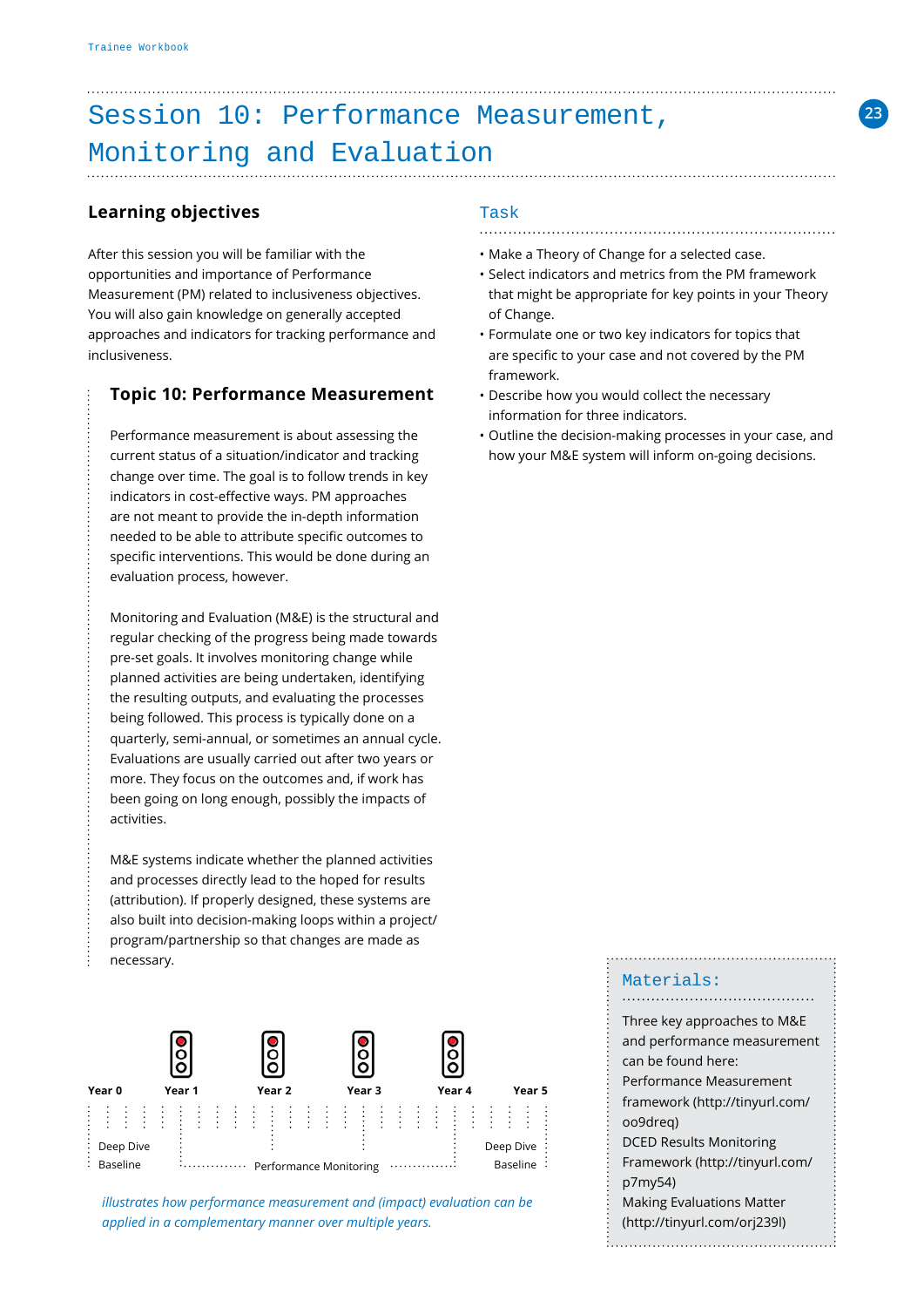#### Task 18

#### Theory of change and indicators.

Ways of gathering information.

 $\ddot{\cdot}$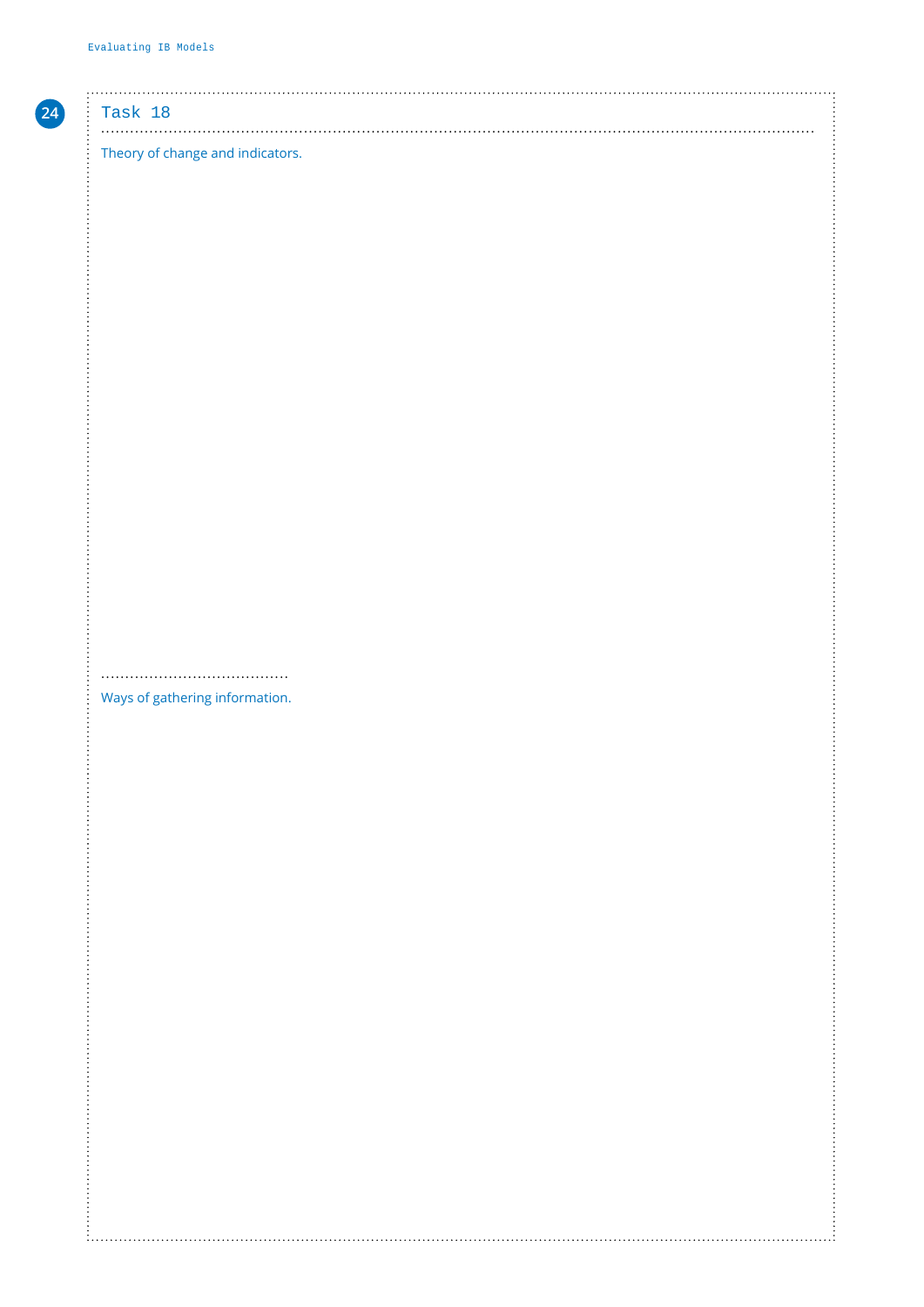$\vdots$ 

### Task 19 ....................................................................................................................................................

Decision-making cycle of your organisation, and where information input is needed/used.